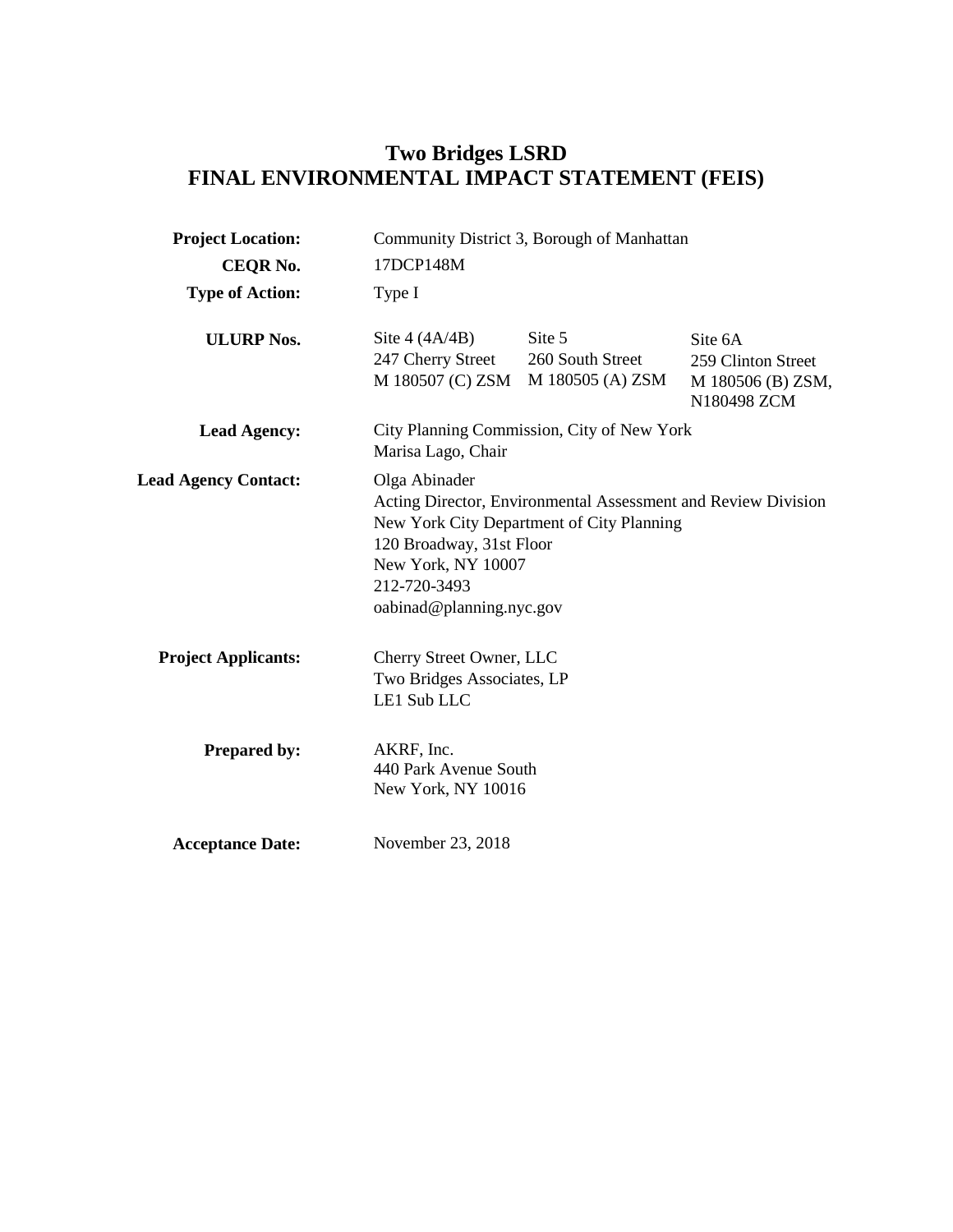|  |  | <b>Table of Contents</b> |  |
|--|--|--------------------------|--|
|  |  |                          |  |

| $A_{\cdot}$ |  |
|-------------|--|
| <b>B.</b>   |  |
|             |  |
|             |  |
|             |  |
|             |  |
|             |  |
|             |  |
|             |  |
|             |  |
|             |  |
|             |  |
|             |  |
|             |  |
|             |  |
|             |  |
|             |  |
|             |  |
|             |  |
|             |  |
|             |  |
|             |  |
|             |  |
|             |  |
| $A_{-}$     |  |
|             |  |
| B.          |  |
| C.          |  |
|             |  |
|             |  |
|             |  |
|             |  |
|             |  |
|             |  |
|             |  |
|             |  |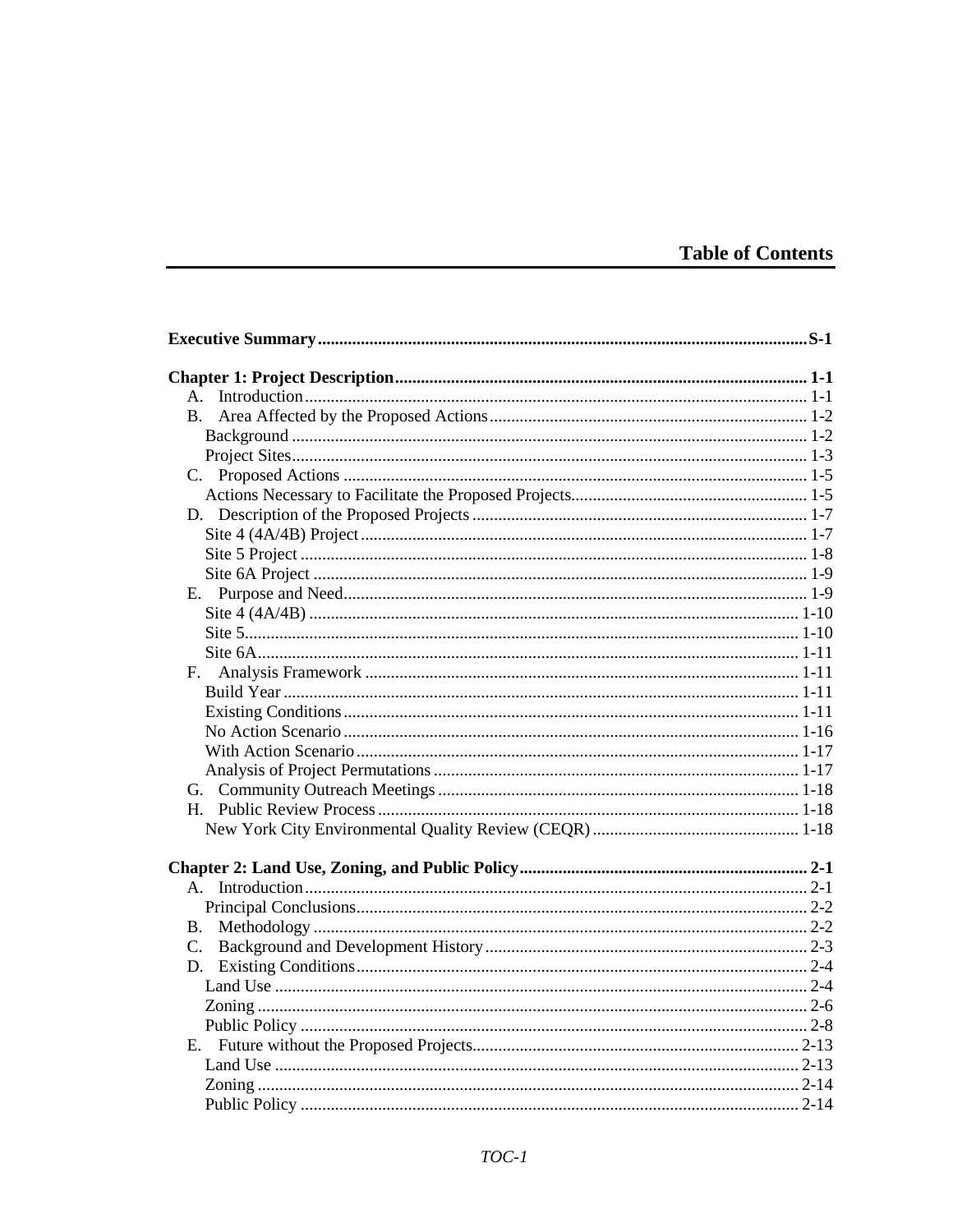|           | G. Consistency of Proposed Projects with the Waterfront Revitalization Program |  |
|-----------|--------------------------------------------------------------------------------|--|
|           |                                                                                |  |
|           |                                                                                |  |
|           |                                                                                |  |
|           |                                                                                |  |
|           |                                                                                |  |
|           |                                                                                |  |
|           |                                                                                |  |
|           |                                                                                |  |
|           |                                                                                |  |
|           |                                                                                |  |
|           |                                                                                |  |
|           |                                                                                |  |
|           |                                                                                |  |
|           |                                                                                |  |
|           |                                                                                |  |
|           |                                                                                |  |
|           |                                                                                |  |
|           |                                                                                |  |
|           |                                                                                |  |
|           |                                                                                |  |
|           |                                                                                |  |
|           |                                                                                |  |
|           |                                                                                |  |
|           |                                                                                |  |
|           |                                                                                |  |
|           |                                                                                |  |
|           |                                                                                |  |
|           |                                                                                |  |
|           |                                                                                |  |
|           |                                                                                |  |
| Е.        |                                                                                |  |
|           |                                                                                |  |
|           |                                                                                |  |
|           |                                                                                |  |
|           |                                                                                |  |
|           |                                                                                |  |
|           |                                                                                |  |
|           |                                                                                |  |
|           |                                                                                |  |
| <b>B.</b> |                                                                                |  |
|           |                                                                                |  |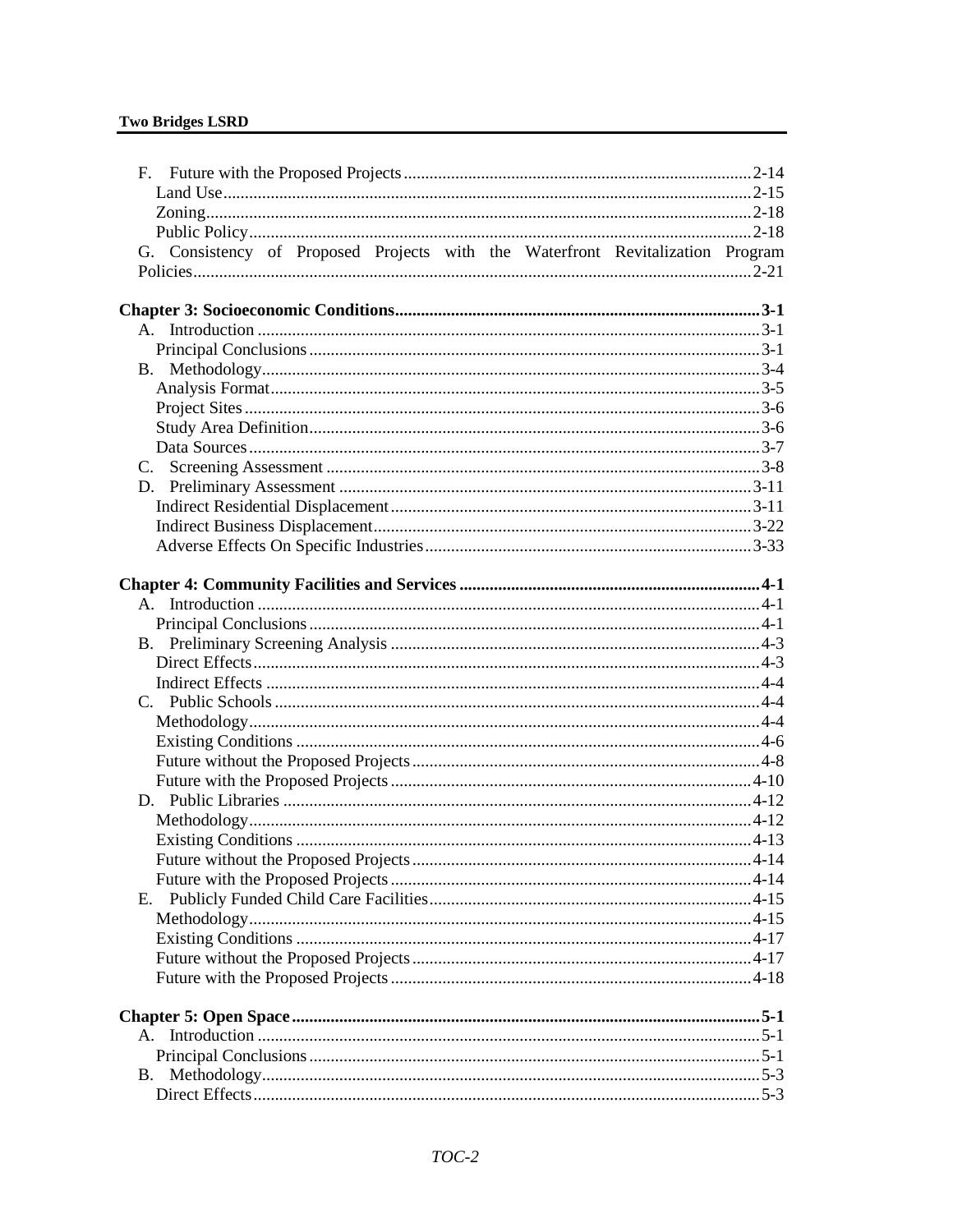| E.        |  |
|-----------|--|
|           |  |
|           |  |
|           |  |
| <b>B.</b> |  |
|           |  |
|           |  |
|           |  |
|           |  |
|           |  |
|           |  |
| E.,       |  |
|           |  |
|           |  |
| Е.        |  |
|           |  |
|           |  |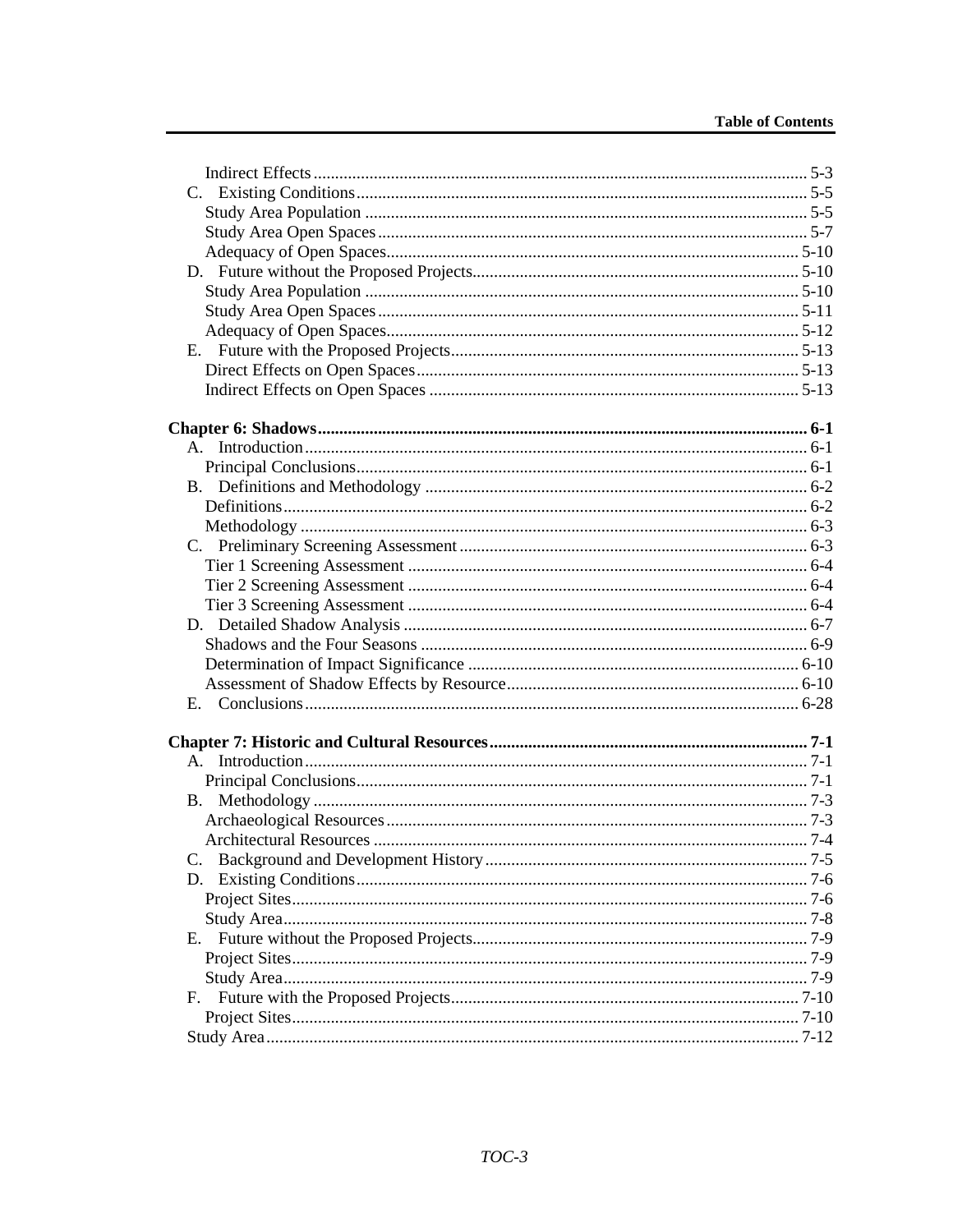|                | Existing Conditions and Future with and without the Proposed Actions  9-3   |  |
|----------------|-----------------------------------------------------------------------------|--|
|                |                                                                             |  |
|                |                                                                             |  |
|                |                                                                             |  |
|                |                                                                             |  |
|                |                                                                             |  |
|                |                                                                             |  |
|                |                                                                             |  |
|                | Threatened, Endangered, and Special Concern Species and Significant Natural |  |
|                |                                                                             |  |
|                |                                                                             |  |
|                |                                                                             |  |
|                |                                                                             |  |
|                |                                                                             |  |
|                |                                                                             |  |
|                |                                                                             |  |
|                | Threatened, Endangered, and Special Concern Species and Significant Natural |  |
|                |                                                                             |  |
| $\mathbf{F}$ . |                                                                             |  |
|                |                                                                             |  |
|                |                                                                             |  |
| $A_{\cdot}$    |                                                                             |  |
| <b>B.</b>      |                                                                             |  |
| C.             |                                                                             |  |
|                |                                                                             |  |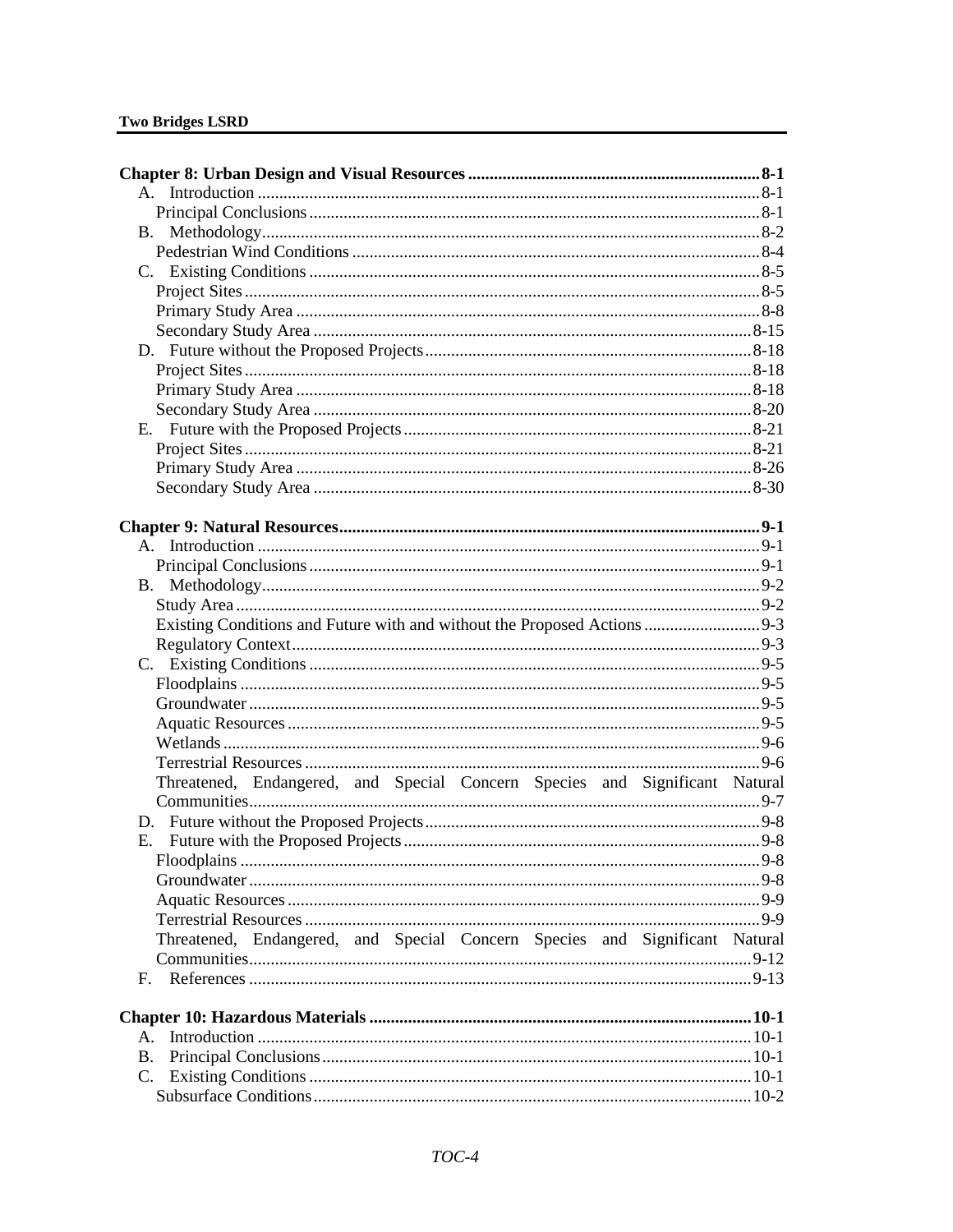| D.        |         |
|-----------|---------|
| Е.        |         |
|           |         |
|           |         |
|           |         |
|           |         |
|           |         |
|           |         |
|           |         |
|           |         |
|           |         |
|           |         |
|           |         |
|           |         |
|           |         |
|           |         |
|           |         |
|           |         |
| Е.        |         |
|           |         |
|           |         |
|           |         |
|           |         |
|           |         |
|           |         |
|           |         |
|           |         |
| <b>B.</b> |         |
| C.        |         |
|           |         |
|           |         |
|           |         |
| E.        |         |
|           |         |
|           |         |
|           | $.13-1$ |
|           |         |
| В.        |         |
| C.        |         |
|           |         |
|           |         |
|           |         |
| Е.        |         |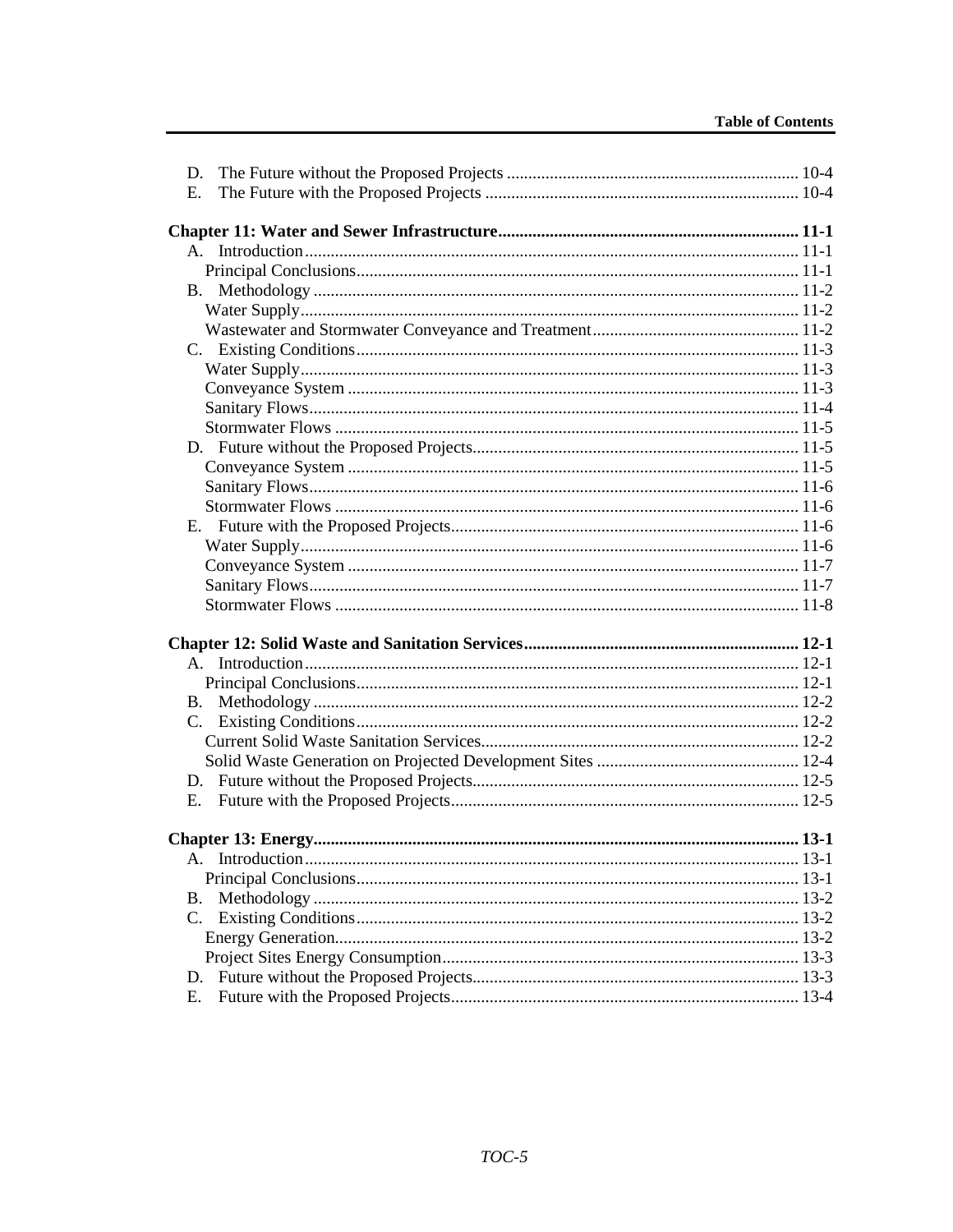| D. |  |
|----|--|
|    |  |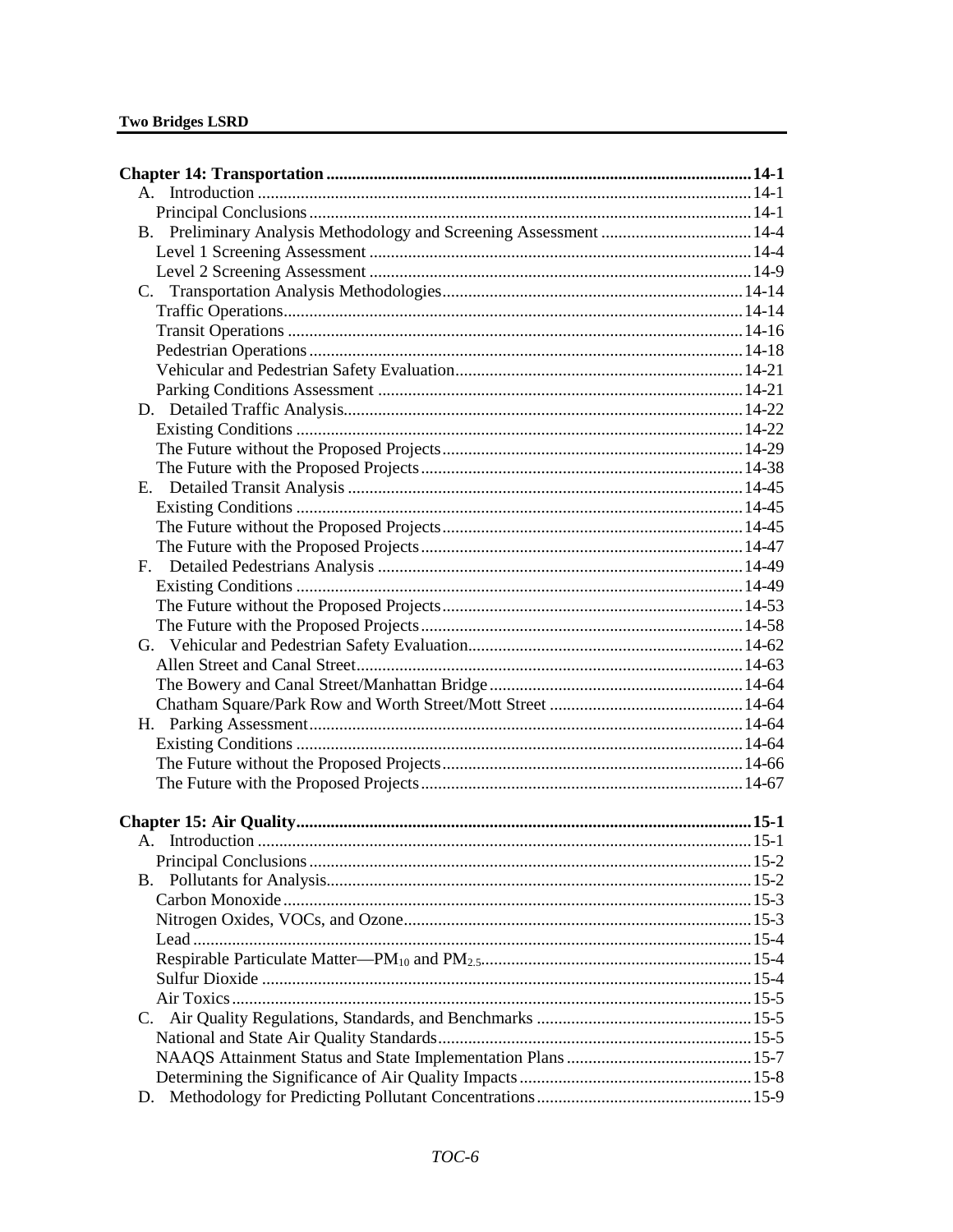| Е.                                                                                   |  |
|--------------------------------------------------------------------------------------|--|
| $F_{\cdot}$                                                                          |  |
|                                                                                      |  |
|                                                                                      |  |
|                                                                                      |  |
|                                                                                      |  |
|                                                                                      |  |
|                                                                                      |  |
|                                                                                      |  |
|                                                                                      |  |
|                                                                                      |  |
|                                                                                      |  |
| Policy, Regulations, Standards, and Benchmarks for Reducing GHG Emissions  16-4      |  |
|                                                                                      |  |
|                                                                                      |  |
|                                                                                      |  |
|                                                                                      |  |
|                                                                                      |  |
|                                                                                      |  |
|                                                                                      |  |
|                                                                                      |  |
|                                                                                      |  |
|                                                                                      |  |
|                                                                                      |  |
|                                                                                      |  |
|                                                                                      |  |
|                                                                                      |  |
|                                                                                      |  |
|                                                                                      |  |
|                                                                                      |  |
|                                                                                      |  |
|                                                                                      |  |
|                                                                                      |  |
| F.                                                                                   |  |
| G.                                                                                   |  |
| H.                                                                                   |  |
| Ι.                                                                                   |  |
|                                                                                      |  |
|                                                                                      |  |
|                                                                                      |  |
|                                                                                      |  |
| B.                                                                                   |  |
|                                                                                      |  |
|                                                                                      |  |
| Assessment of the Potential to Affect the Defining Features of the Neighborhood 18-5 |  |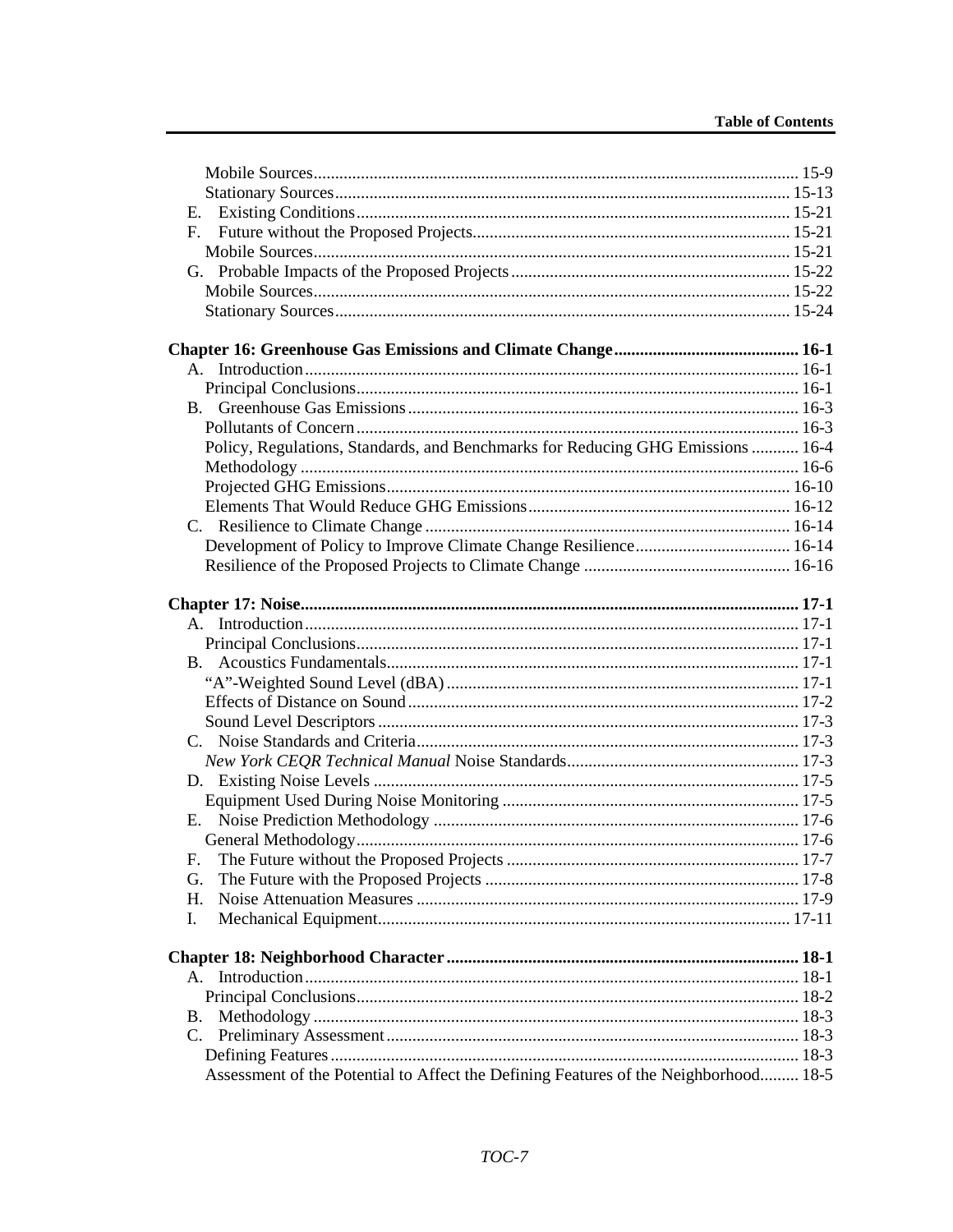| <b>B.</b> |  |
|-----------|--|
|           |  |
|           |  |
|           |  |
|           |  |
|           |  |
|           |  |
|           |  |
|           |  |
|           |  |
|           |  |
|           |  |
|           |  |
|           |  |
|           |  |
|           |  |
|           |  |
|           |  |
|           |  |
|           |  |
|           |  |
|           |  |
|           |  |
|           |  |
|           |  |
|           |  |
|           |  |
|           |  |
|           |  |
|           |  |
|           |  |
|           |  |
|           |  |
|           |  |
|           |  |
|           |  |
|           |  |
|           |  |
|           |  |
|           |  |
|           |  |
|           |  |
|           |  |
|           |  |
|           |  |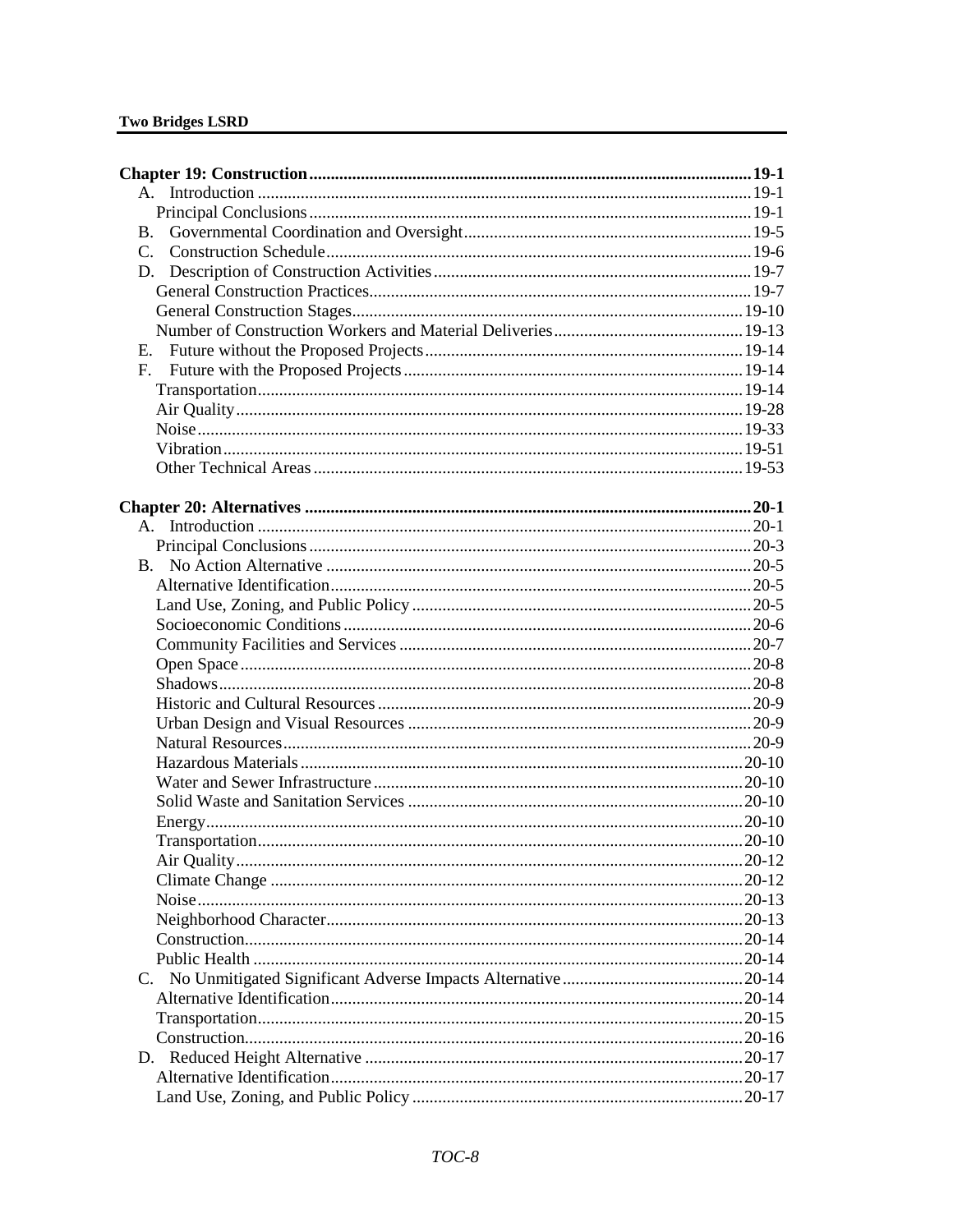| B.                                                                              |            |
|---------------------------------------------------------------------------------|------------|
|                                                                                 |            |
| Community Facilities and Services—Publicly Funded Child Care Facilities 21-2    |            |
|                                                                                 |            |
|                                                                                 |            |
|                                                                                 |            |
|                                                                                 |            |
|                                                                                 |            |
| D.                                                                              |            |
| Е.                                                                              |            |
| $F_{\rm c}$                                                                     |            |
| G.                                                                              |            |
|                                                                                 |            |
|                                                                                 |            |
| Pedestrians                                                                     | $.21 - 22$ |
|                                                                                 |            |
|                                                                                 |            |
|                                                                                 |            |
|                                                                                 |            |
|                                                                                 |            |
|                                                                                 |            |
|                                                                                 |            |
| B. Potential for Changes to Identified Impacts if Projects are not Pursued 22-4 |            |
|                                                                                 |            |
|                                                                                 |            |
|                                                                                 |            |
|                                                                                 |            |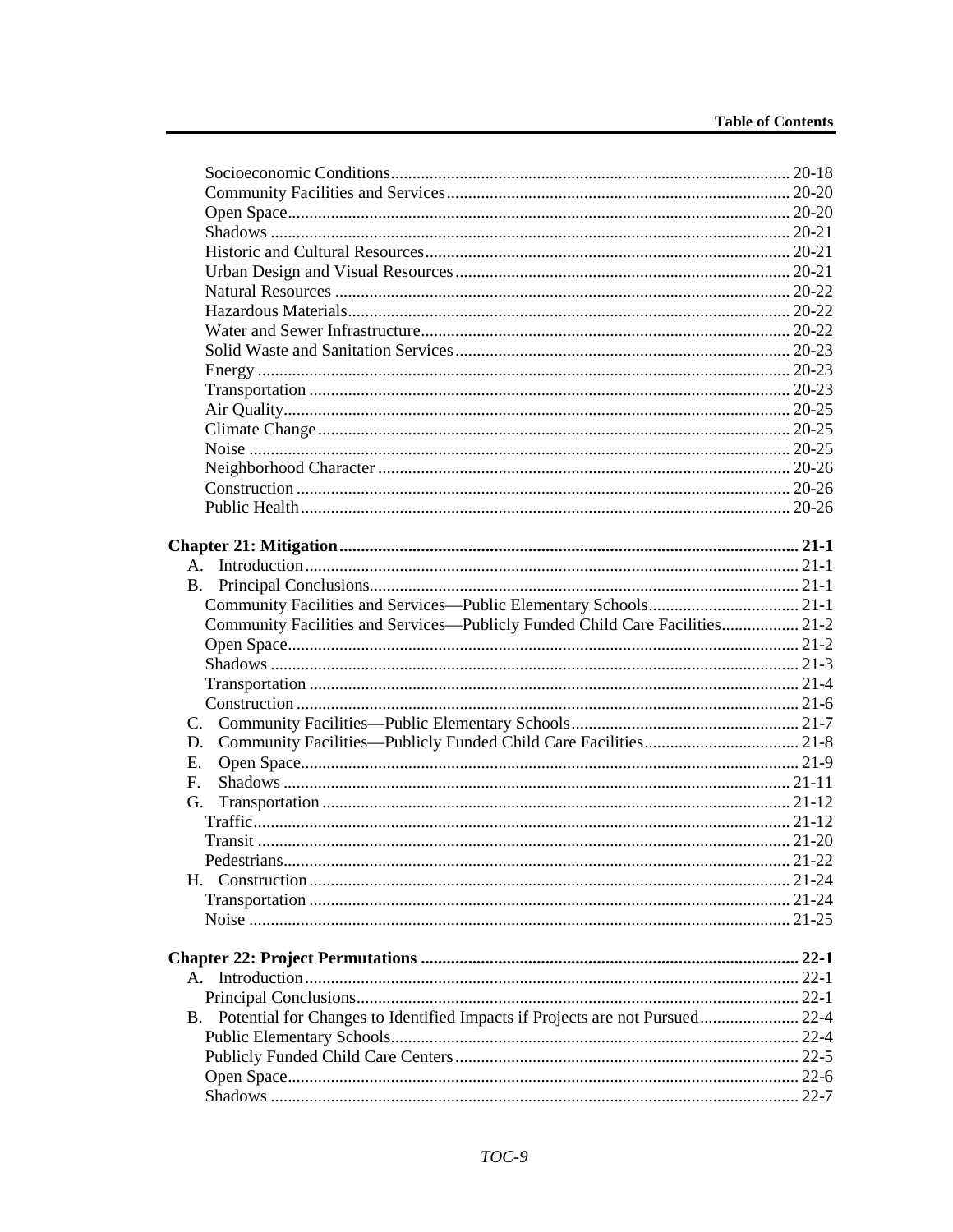| $A_{-}$                                                                 |  |
|-------------------------------------------------------------------------|--|
| <b>B.</b>                                                               |  |
| $C_{\cdot}$                                                             |  |
| D.                                                                      |  |
|                                                                         |  |
|                                                                         |  |
|                                                                         |  |
|                                                                         |  |
|                                                                         |  |
|                                                                         |  |
| <b>B.</b>                                                               |  |
|                                                                         |  |
|                                                                         |  |
| C.                                                                      |  |
| D.                                                                      |  |
| $E_{\rm c}$                                                             |  |
| $F_{\cdot}$                                                             |  |
|                                                                         |  |
|                                                                         |  |
|                                                                         |  |
|                                                                         |  |
|                                                                         |  |
|                                                                         |  |
| Chapter 26: Irreversible and Irretrievable Commitments of Resources26-1 |  |
|                                                                         |  |
|                                                                         |  |
|                                                                         |  |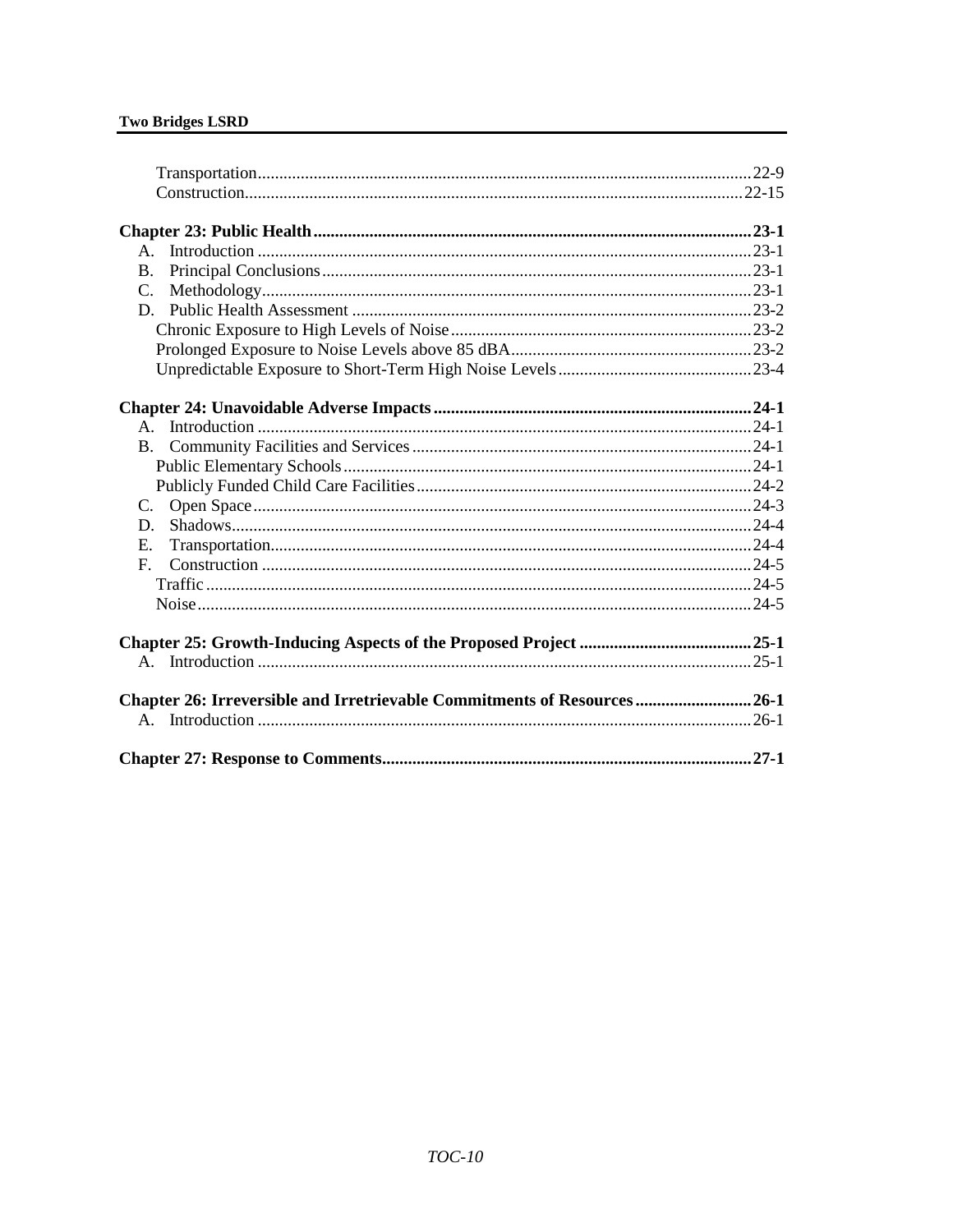#### **APPENDICES**

| Appendix A | History of LSRD Mods                                                      |
|------------|---------------------------------------------------------------------------|
| Appendix B | <b>LSRD</b> Zoning Calculations                                           |
| Appendix C | No Build Projects Anticipated to be Complete by 2021                      |
| Appendix D | Land Use: Waterfront Revitalization Program – Consistency Assessment Form |
| Appendix E | Socioeconomic Conditions                                                  |
| Appendix F | <b>Historic and Cultural Resources</b>                                    |
| Appendix G | Urban Design                                                              |
| Appendix H | <b>Natural Resources</b>                                                  |
| Appendix I | Hazardous Materials                                                       |
| Appendix J | Written Comments on the Draft Environmental Impact Statement              |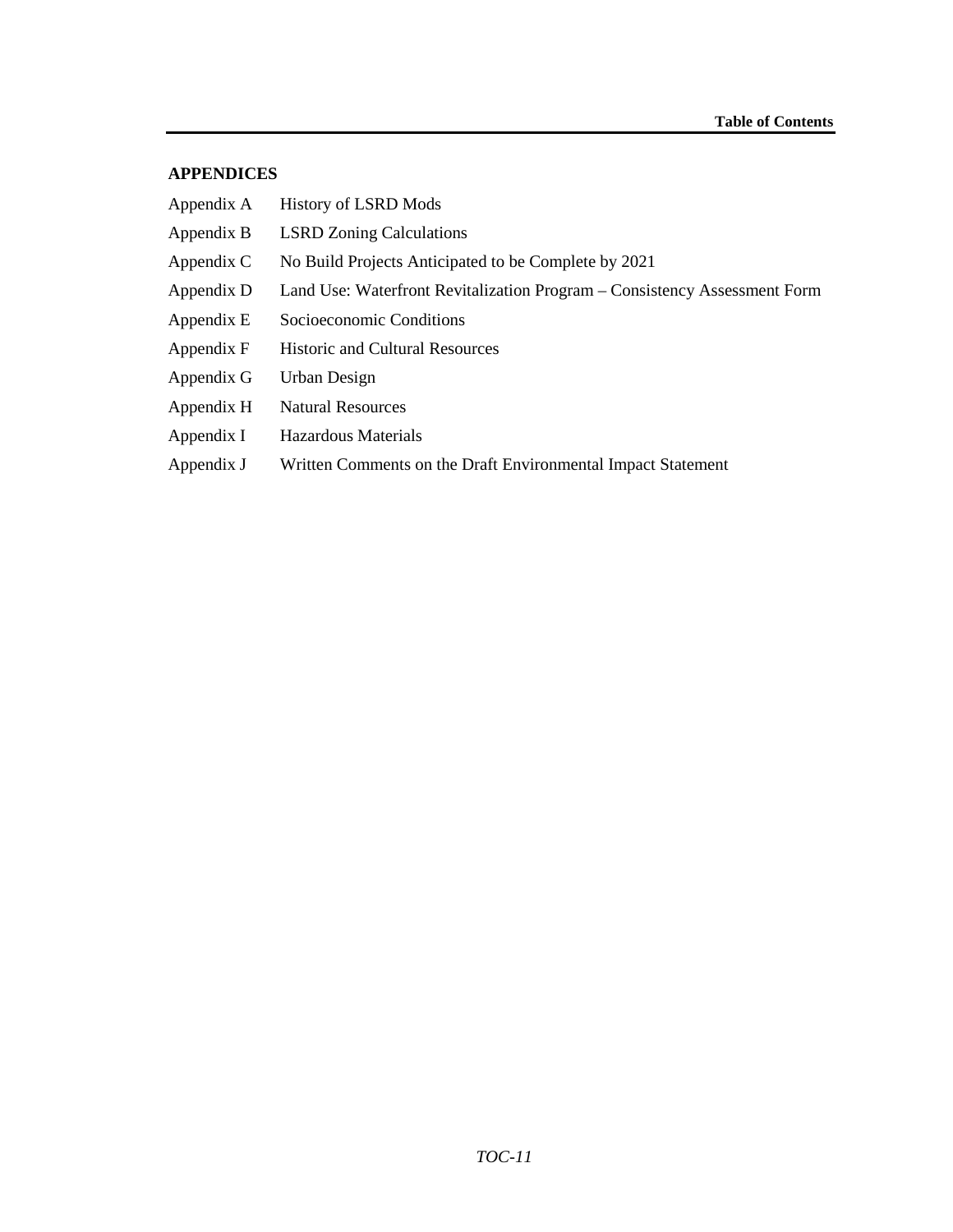# **List of Tables**

| $S-1$    |                                                                                |
|----------|--------------------------------------------------------------------------------|
| $S-2$    |                                                                                |
| $S-3$    |                                                                                |
| $S-4$    |                                                                                |
| $S-5$    |                                                                                |
| $S-6$    |                                                                                |
| $S-7$    |                                                                                |
| $1-1$    |                                                                                |
| $1-2a$   |                                                                                |
| $1-2b$   |                                                                                |
| $1-2c$   |                                                                                |
| $1-2d$   |                                                                                |
| $1-3$    |                                                                                |
| $2 - 1$  |                                                                                |
| $3-1$    | Average Annual Household Income (2006–2010, 2012–2016 ACS)3-12                 |
| $3 - 2$  |                                                                                |
| $3 - 3$  |                                                                                |
| $3-4$    |                                                                                |
| $3 - 5$  | Monthly Rents in the Study Area – Average for Lowest 10th Percentile of Asking |
| $3-6$    |                                                                                |
| $3 - 7$  | Imputed Household Income by Unit Type/Average Rental Rates 3-16                |
| $3 - 8$  |                                                                                |
| $3-9$    | 2018 New York City Affordable Monthly Rents by Area Median Income (AMI)3-18    |
| $3-10$   |                                                                                |
| $3 - 11$ |                                                                                |
| $3-12$   | 2015 Private Employment in Socioeconomic Study Area, Manhattan, and New York   |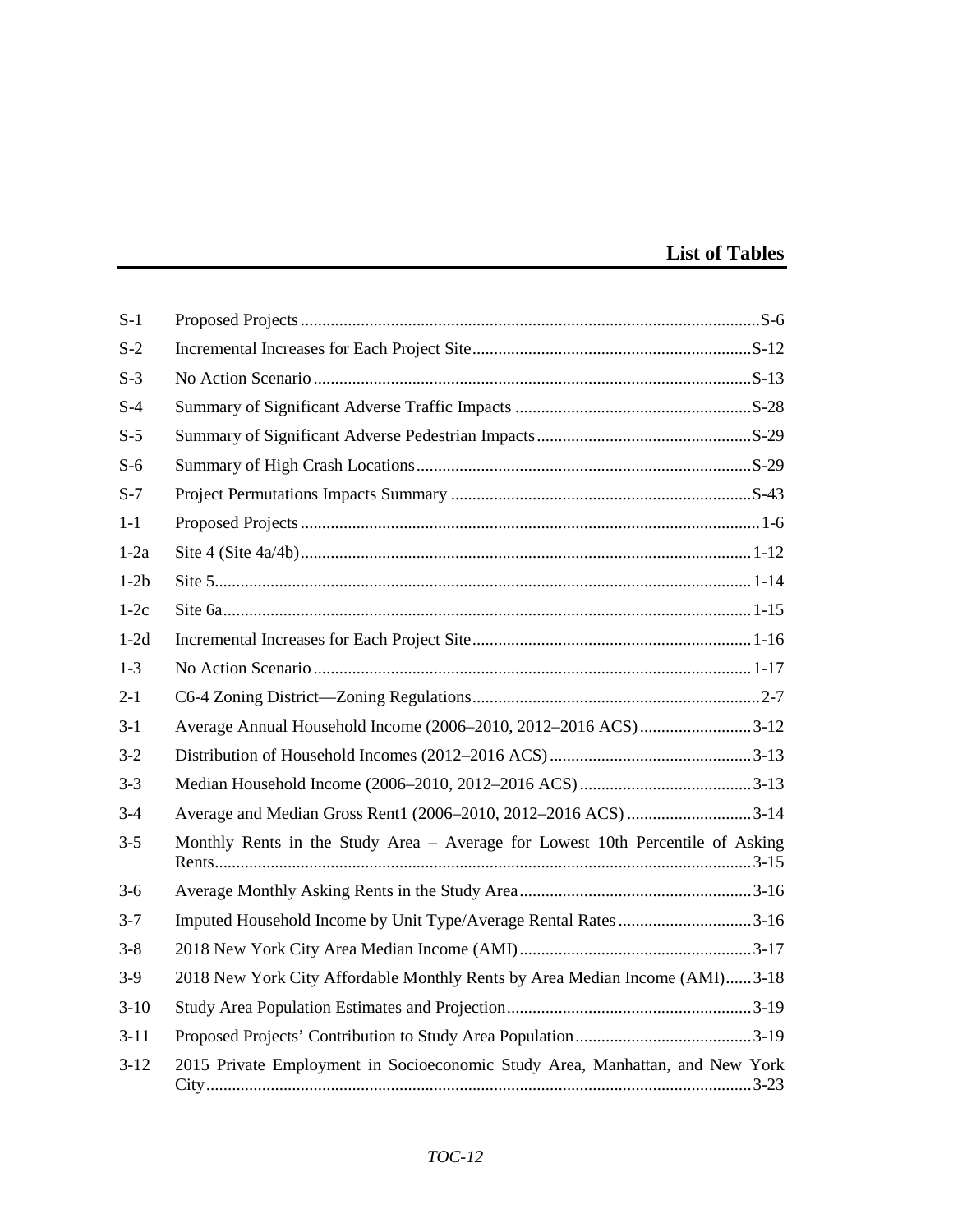| $3-13$   | 2015 Private Businesses in Socioeconomic Study Area, Manhattan, and New York           |
|----------|----------------------------------------------------------------------------------------|
| $3-14$   | Existing Land Uses and Incremental Land Uses under the Proposed Projects 3-26          |
| $3-15$   | Trends in Retail Turnover in the Socioeconomic Study Area 2009–Current  3-28           |
| $4-1$    |                                                                                        |
| $4 - 2$  | Public Schools Serving the Sub-District 1 of CSD 1 Enrollment and Capacity Data,       |
| $4 - 3$  | Elementary Schools Serving CSD 1 Enrollment and Capacity Data, 2016–2017 School        |
| $4 - 4$  | Projected Estimated Number of New Students Introduced by Development in the No         |
| $4 - 5$  | Estimated Public School Enrollment, Capacity, and Utilization Future with the Proposed |
| $4 - 6$  | Estimated Public School Enrollment, Capacity, and Utilization Future with the Proposed |
| $4 - 7$  |                                                                                        |
| $4 - 8$  |                                                                                        |
| $4-9$    | Future with the Proposed Projects: Catchment Area Population 4-15                      |
| $4 - 10$ |                                                                                        |
| $4 - 11$ | Estimated Child Care Facility Enrollment, Capacity, and Utilization (Senior Units      |
| $4 - 12$ | Estimated Child Care Facility Enrollment, Capacity, and Utilization (All Units         |
| $5 - 1$  |                                                                                        |
| $5 - 2$  |                                                                                        |
| $5 - 3$  |                                                                                        |
| $5 - 4$  |                                                                                        |
| $5 - 5$  | No Action Condition: Study Area Residential Population Age Distribution  5-11          |
| $5-6$    |                                                                                        |
| $5 - 7$  | With Action Condition: Study Area Residential Population Age Distribution  5-14        |
| $5 - 8$  |                                                                                        |
| $5-9$    |                                                                                        |
| $6-1$    |                                                                                        |
| $6 - 2$  |                                                                                        |
| $7 - 1$  |                                                                                        |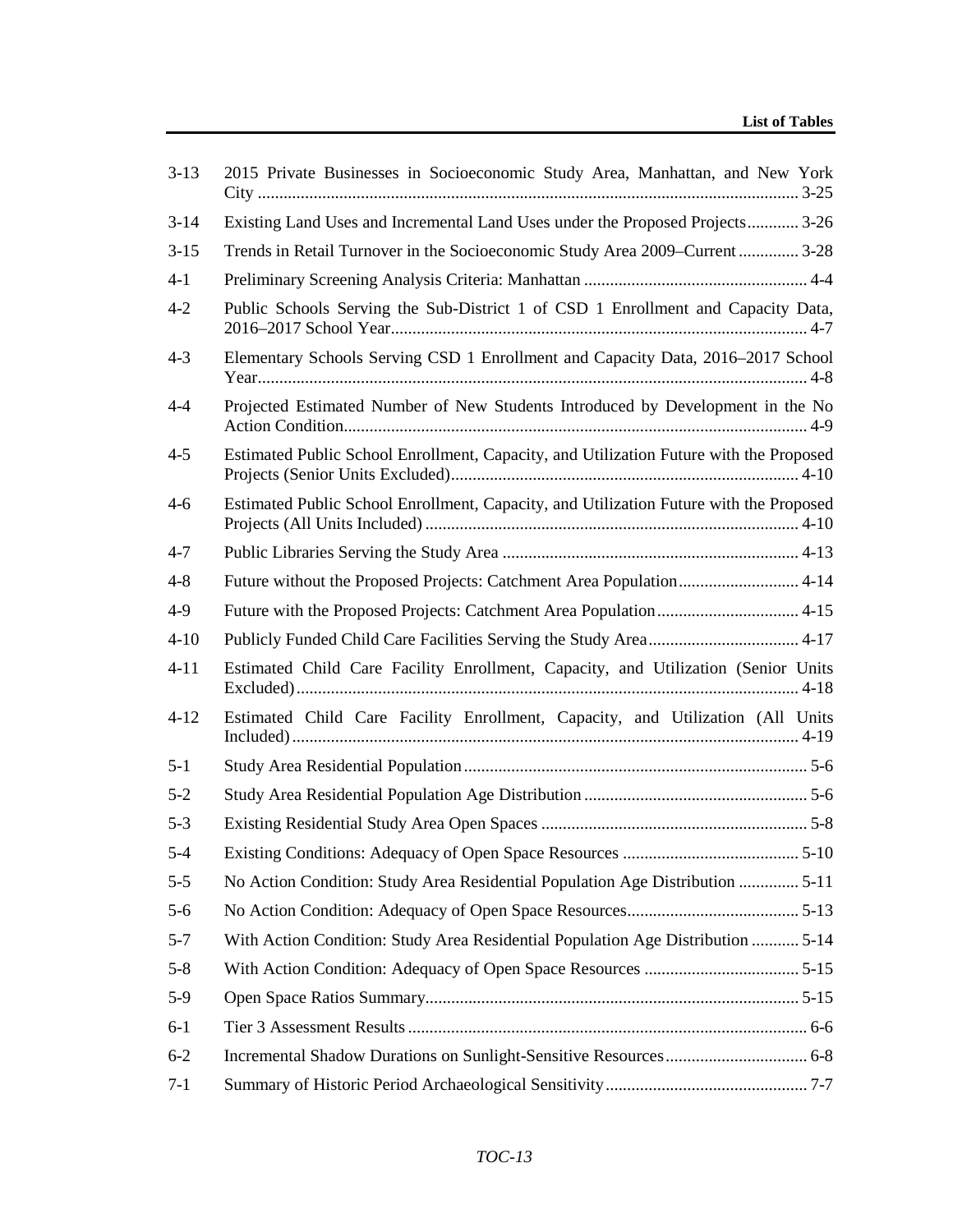| $11 - 1$  |                                                                                        |  |
|-----------|----------------------------------------------------------------------------------------|--|
| $11-2$    |                                                                                        |  |
| $11-3$    | Proposed Projects Incremental Water Consumption and Sewage Generation 11-7             |  |
| $11-4$    |                                                                                        |  |
| $11-5$    | DEP Flow Volume Matrix: Existing and With Action Volume Comparison  11-9               |  |
| $12 - 1$  |                                                                                        |  |
| $12 - 2$  |                                                                                        |  |
| $12-3$    | Comparison of Solid Waste Generation on Project Sites (Existing/No Action, With Action |  |
| $13-1$    |                                                                                        |  |
| $13-2$    |                                                                                        |  |
| $13-3$    | Projected Energy Consumption in the Future with the Proposed Projects 13-4             |  |
| $14-1a$   |                                                                                        |  |
| $14-1b$   |                                                                                        |  |
| $14 - 2$  |                                                                                        |  |
| $14-3$    |                                                                                        |  |
| $14 - 4$  |                                                                                        |  |
| $14-5$    |                                                                                        |  |
| $14-6$    | Traffic Level 2 Screening Analysis Results - Selected Analysis Locations 14-11         |  |
| $14-7$    | Pedestrian Level 2 Screening Analysis Results - Selected Analysis Locations  14-13     |  |
| $14-8$    |                                                                                        |  |
| 14-9      |                                                                                        |  |
| $14-10$   |                                                                                        |  |
| $14 - 11$ |                                                                                        |  |
|           |                                                                                        |  |
| $14-13$   |                                                                                        |  |
| $14 - 14$ |                                                                                        |  |
| $14 - 15$ |                                                                                        |  |
| $14-16$   | Existing Conditions Level of Service Analysis Signalized Intersections  14-24          |  |
| $14 - 17$ | Existing Conditions Level of Service Analysis Unsignalized Intersections  14-27        |  |
| $14 - 18$ |                                                                                        |  |
| 14-19     |                                                                                        |  |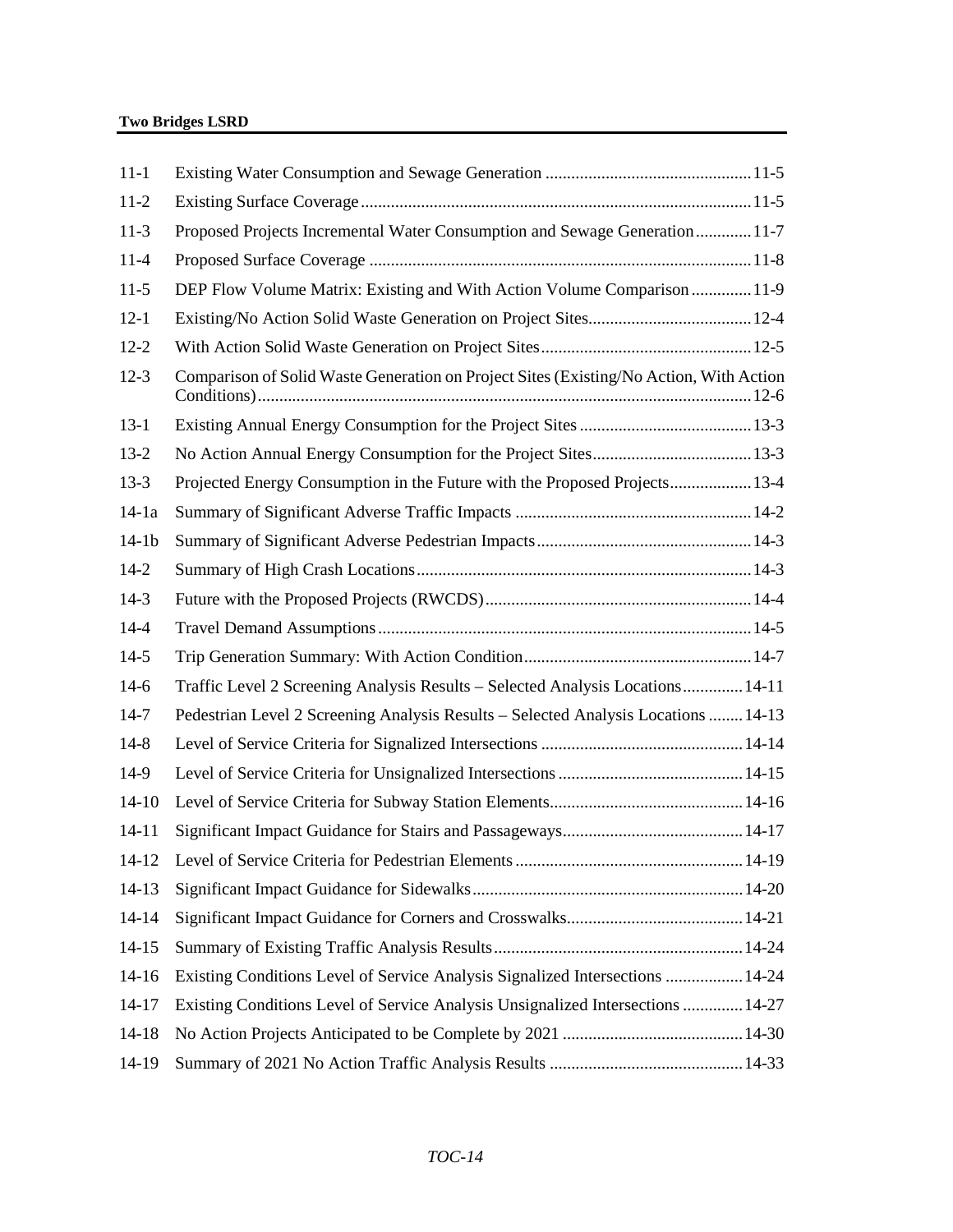| $14 - 20$ | Existing and 2021 No Action Conditions Level of Service Analysis Signalized        |
|-----------|------------------------------------------------------------------------------------|
| 14-21     | Existing and 2021 No Build Conditions Level of Service Analysis Unsignalized       |
| 14-22     |                                                                                    |
| 14-23     | 2021 No Action and With Action Conditions Level of Service Analysis Signalized     |
| 14-24     | 2021 No Action and With Action Conditions Level of Service Analysis Unsignalized   |
| 14-25     | Existing Conditions Subway Vertical Circulation Element Analysis East Broadway-    |
| 14-26     | Existing Conditions Fare Array Analysis East Broadway-Rutgers Street Station 14-46 |
| 14-27     |                                                                                    |
| 14-28     | No Action Condition Subway Vertical Circulation Element Analysis East Broadway-    |
| 14-29     | 2021 No Action Condition Fare Array Analysis East Broadway-Rutgers Street          |
| 14-30     | 2021 No Action Condition Subway Line-Haul Analysis F Line 14-47                    |
| 14-31     | With Action Condition Subway Vertical Circulation Element Analysis East Broadway-  |
| 14-32     | 2021 With Action Condition Fare Array Analysis East Broadway-Rutgers Street        |
| 14-33     | 2021 With Action Condition Subway Line-Haul Analysis F Line 14-48                  |
| 14-34     |                                                                                    |
| 14-35     |                                                                                    |
| 14-36     |                                                                                    |
| 14-37     |                                                                                    |
| 14-38     |                                                                                    |
| 14-39     |                                                                                    |
| 14-40     |                                                                                    |
| 14-41     |                                                                                    |
| 14-42     |                                                                                    |
| 14-43     |                                                                                    |
| 14-44     |                                                                                    |
| 14-45     |                                                                                    |
| 14-47     |                                                                                    |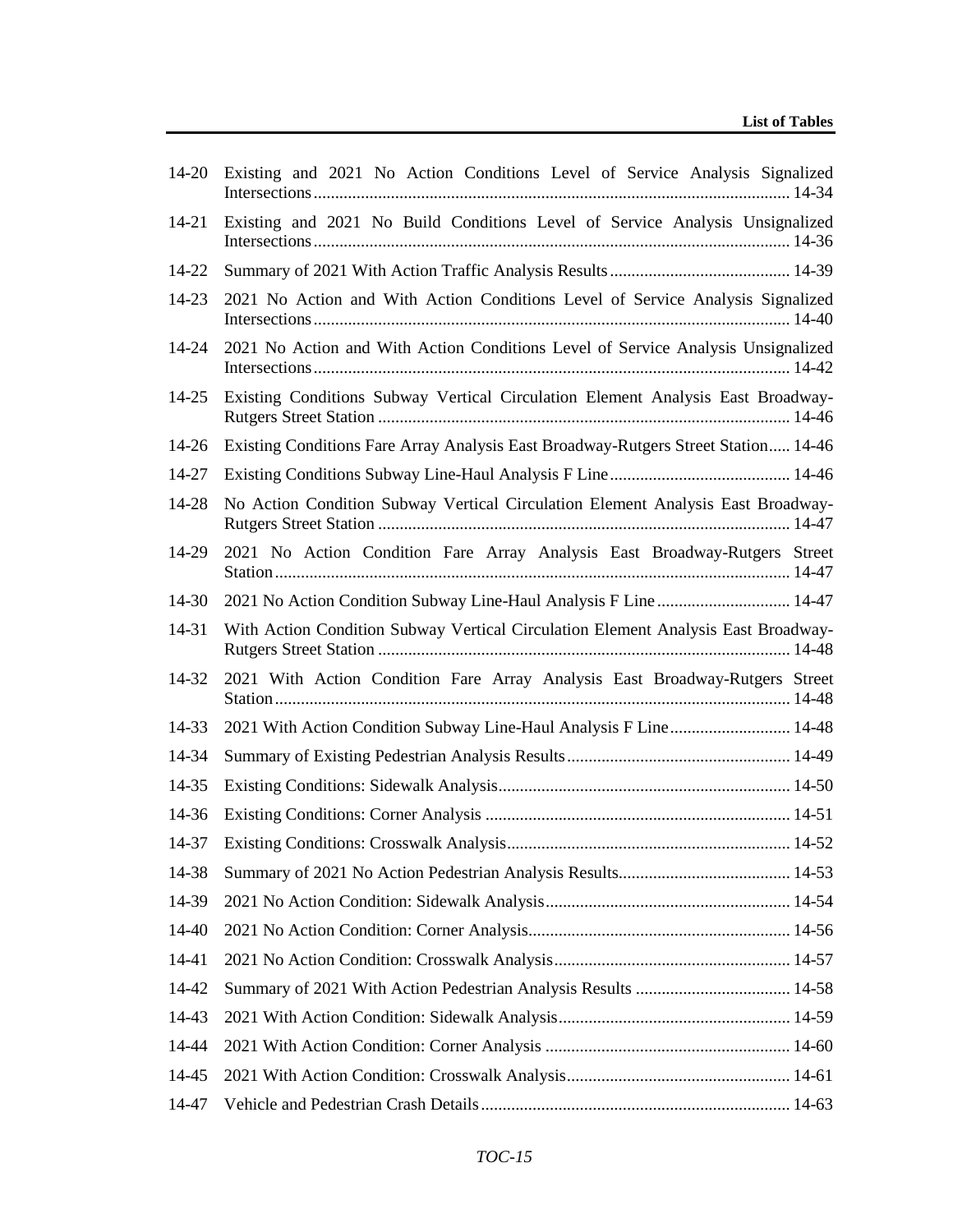| 14-48     |                                                                                                                                                                                            |
|-----------|--------------------------------------------------------------------------------------------------------------------------------------------------------------------------------------------|
| 14-49     | Existing Weekday Off-Street Parking Supply and Utilization Approximately 1/2-Mile                                                                                                          |
| 14-50     | Existing and 2021 No Action Parking Supply and Utilization (1/2-Mile)  14-67                                                                                                               |
| 14-51     |                                                                                                                                                                                            |
| 14-52     | 2021 No Action and With Action Parking Supply and Utilization (1/2-Mile) 14-68                                                                                                             |
| $15-1$    |                                                                                                                                                                                            |
| $15 - 2$  | Maximum Background Pollutant Concentrations for Mobile Source Analysis 15-12                                                                                                               |
| $15-3$    |                                                                                                                                                                                            |
| $15 - 4$  | Boiler Stack Parameters and Emission Rates for the Proposed Projects 15-15                                                                                                                 |
| $15 - 5$  |                                                                                                                                                                                            |
| $15-6$    | Maximum Background Pollutant Concentrations for AERMOD Stationary Source                                                                                                                   |
| $15 - 7$  |                                                                                                                                                                                            |
| $15 - 8$  |                                                                                                                                                                                            |
| $15-9$    | Maximum Predicted 24-Hour Average PM <sub>10</sub> No Action Concentrations (µg/m <sup>3</sup> ) 15-22                                                                                     |
| $15 - 10$ | Maximum Predicted 24-Hour Average PM <sub>10</sub> Concentrations (µg/m <sup>3</sup> )  15-22                                                                                              |
| $15 - 11$ | Maximum Predicted 24-Hour Average PM <sub>2.5</sub> Incremental Concentrations ( $\mu$ g/m <sup>3</sup> )15-22                                                                             |
| $15 - 12$ | Maximum Predicted Annual Average PM <sub>2.5</sub> Incremental Concentrations ( $\mu$ g/m <sup>3</sup> )  15-23                                                                            |
| $15 - 13$ | Maximum Predicted 8-Hour Average Co Concentrations from the Elevated FDR Drive                                                                                                             |
| $15 - 14$ | Maximum Predicted 24-Hour Average PM <sub>10</sub> Concentrations from the Elevated FDR                                                                                                    |
| $15 - 15$ | Maximum Predicted 24-Hour Average PM <sub>2.5</sub> Concentrations from the Elevated FDR                                                                                                   |
|           | 15-16 Maximum Predicted Annual Average PM <sub>2.5</sub> Concentrations from the Elevated FDR Drive                                                                                        |
| $15 - 17$ | Future Maximum Modeled Pollutant Concentrations from the Proposed Projects                                                                                                                 |
| $15-18$   | Future Maximum Modeled Pollutant Concentrations from the Proposed Projects at                                                                                                              |
| $15-19$   | Future Maximum Modeled PM <sub>2.5</sub> Concentrations from the Proposed Projects (in                                                                                                     |
| $15 - 20$ | Future Maximum Modeled PM <sub>2.5</sub> Concentrations from the Proposed Projects at Existing<br>Buildings, No Build Developments and Ground-Level Receptors (in µg/m <sup>3</sup> )15-26 |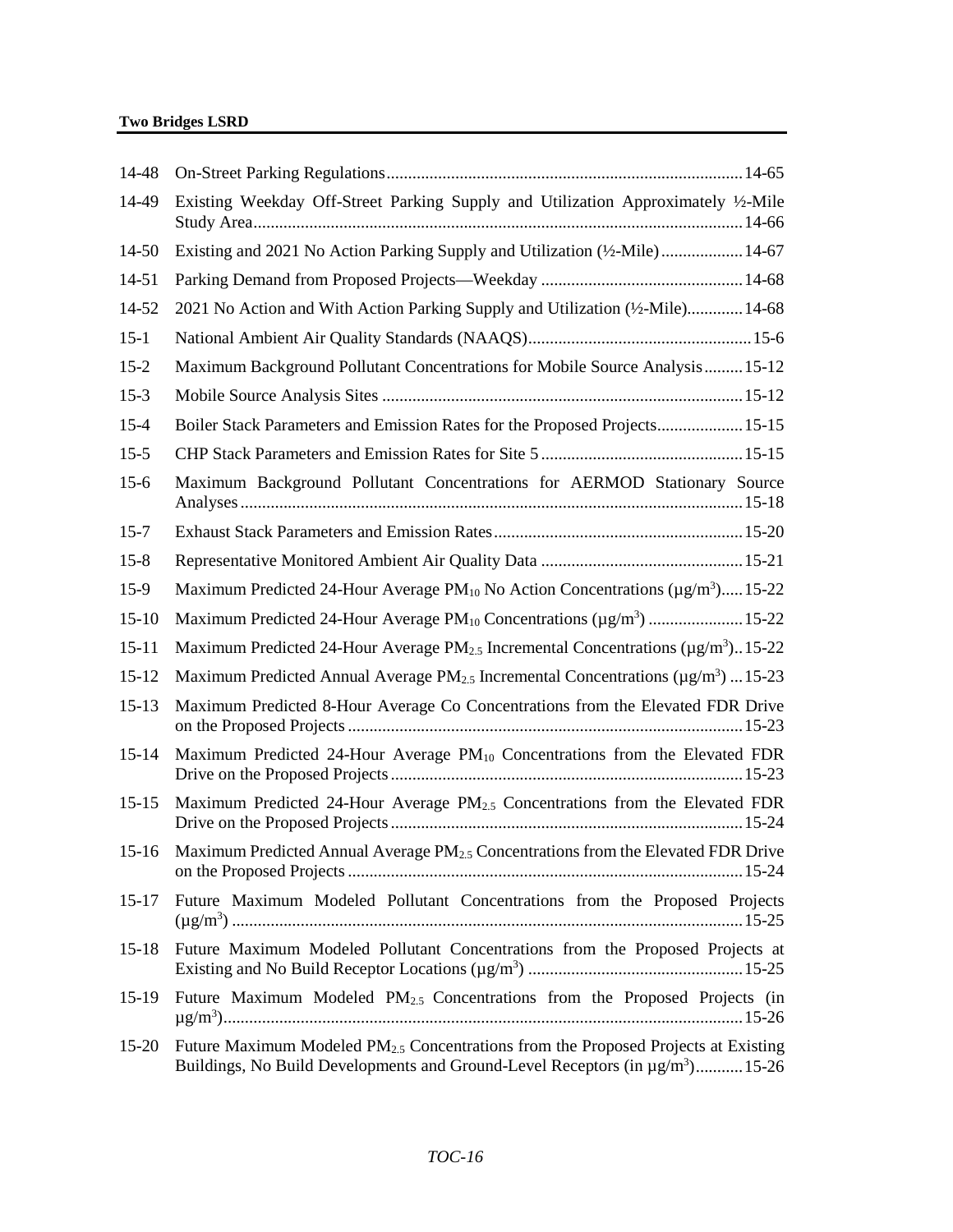| $15 - 21$ | Maximum Modeled Pollutant Concentrations ( $\mu$ g/m <sup>3</sup> ) from 80 Rutgers Slip on the |
|-----------|-------------------------------------------------------------------------------------------------|
| $16-1$    |                                                                                                 |
| $16-2$    |                                                                                                 |
| $16-3$    | Building Operational GHG Emissions (Metric Tons CO <sub>2</sub> e, No<br>Annual                 |
| $16-4$    | Site 5 Cogeneration Options-Total Annual Building Operational GHG Emissions                     |
| $16-5$    |                                                                                                 |
| $16-6$    |                                                                                                 |
| $16-7$    | Summary of Annual GHG Emissions, 2021 (Metric Tons CO <sub>2</sub> e) 16-12                     |
| $17-1$    |                                                                                                 |
| $17 - 2$  | Noise Exposure Guidelines for Use in City Environmental Impact Review 17-4                      |
| $17-3$    | Required Attenuation Values to Achieve Acceptable Interior Noise Levels 17-4                    |
| $17 - 4$  |                                                                                                 |
| $17-5$    |                                                                                                 |
| $19-1$    |                                                                                                 |
| $19-2$    |                                                                                                 |
| $19-3$    |                                                                                                 |
| $19-4$    |                                                                                                 |
| $19-5$    | Average Number of Daily Workers and Trucks by Year and Quarter  19-13                           |
| $19-6$    |                                                                                                 |
| $19-7$    | Comparison of Incremental Construction and Operational Peak Period Vehicle Trips in             |
| $19-8$    | Construction vs. Operational Traffic Level 2 Screening Analysis Results 19-17                   |
| $19-9$    | Recommended Construction Mitigation Measures Weekday 6–7 AM  19-19                              |
| $19-10$   | Recommended Construction Mitigation Measures Weekday 3-4 PM  19-19                              |
| $19-11$   | Construction No Action, With Action, and Mitigation Conditions Level of Service                 |
| 19-12     | Comparison of Incremental Construction and Operational Peak Period Transit                      |
| 19-13     | Comparison of Incremental Construction and Operational Peak Period Pedestrian                   |
| 19-14     | Construction vs. Operational Pedestrian Level 2 Screening Analysis Results  19-26               |
| 19-15     | Construction No Action and With Action Conditions: Sidewalk Analysis  19-27                     |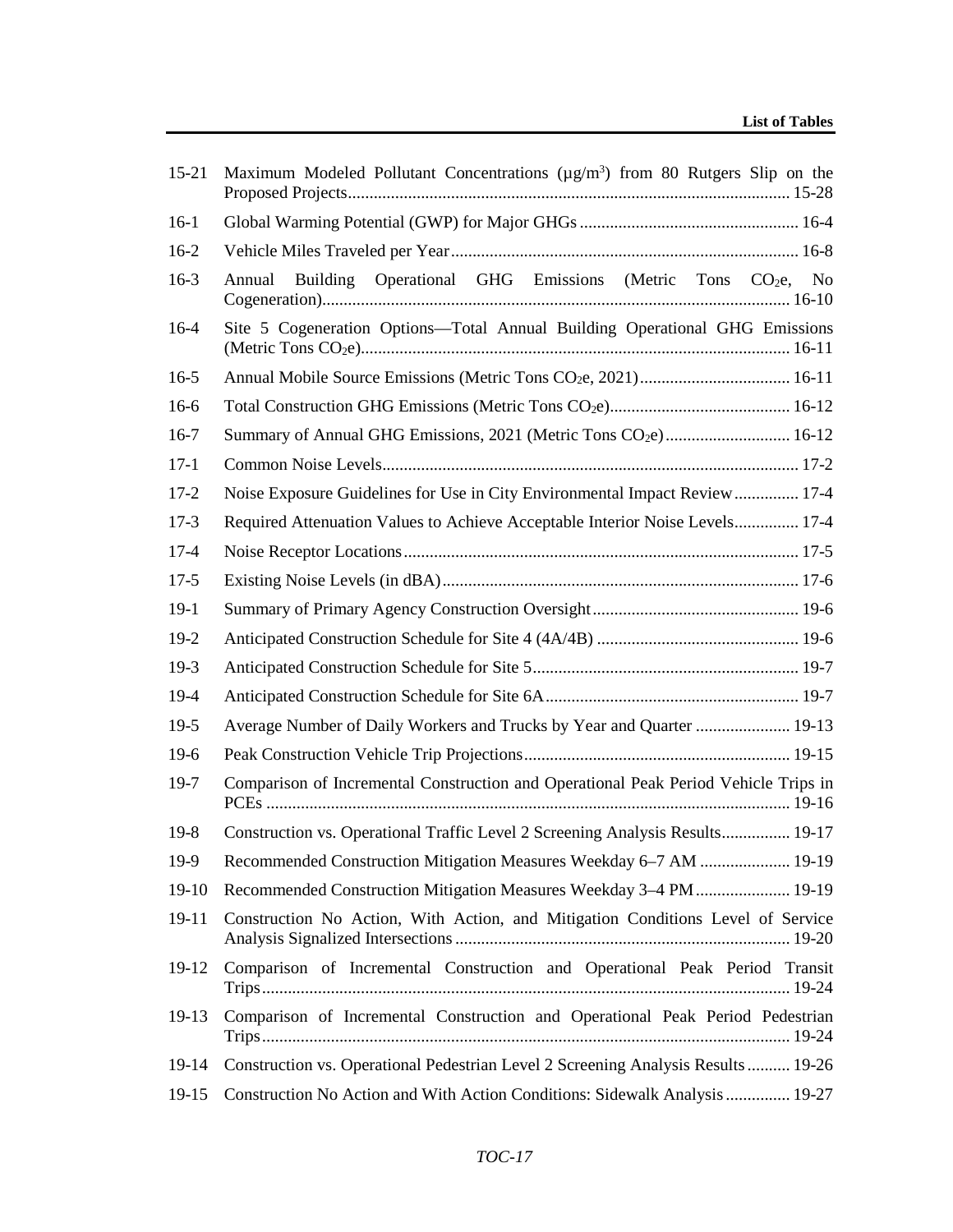| $19-16$   | Construction No Action and With Action Conditions: Corner Analysis  19-27              |
|-----------|----------------------------------------------------------------------------------------|
| 19-17     | Construction No Action and With Action Conditions: Crosswalk Analysis 19-28            |
| 19-18     | Maximum Pollutant Concentrations from the Proposed Projects (Micrograms/Cubic          |
| 19-19     | Typical Construction Equipment Noise Emission Levels (dBA) 19-38                       |
| 19-20     | Noise Receptor Locations by Location and Associated Land Use 19-39                     |
| 19-21     |                                                                                        |
| 19-22     |                                                                                        |
| 19-23     |                                                                                        |
| $21-1$    |                                                                                        |
| $21 - 2$  |                                                                                        |
| $21-3$    | Recommended Mitigation Measures Weekday AM Peak Hour 21-13                             |
| $21-4$    | Recommended Mitigation Measures Weekday Midday Peak Hour 21-13                         |
| $21-5$    |                                                                                        |
| $21-6$    | No Action, With Action, and Mitigation Conditions Level of Service Analysis Weekday    |
| $21 - 7$  | No Action, With Action, and Mitigation Conditions Level of Service Analysis Weekday    |
| $21 - 8$  | No Action, With Action, and Mitigation Conditions Level of Service Analysis Weekday    |
| 21-9      |                                                                                        |
| $21-10$   | No Action, With Action, and Mitigation Conditions Pedestrian Level of Service Analysis |
| $21 - 11$ |                                                                                        |
|           |                                                                                        |
|           | 22-2 Estimated Elementary School Enrollment, Capacity, and Utilization with Project    |
|           | 22-3 Estimated Child Care Facility Enrollment, Capacity, and Utilization with Project  |
|           |                                                                                        |
|           |                                                                                        |
| $22$ -6a  | Comparison of Trip Generation of the Proposed Projects With Project Permutations 22-9  |
| $22-6b$   | Comparison of Trip Generation of the Proposed Projects with Each Individual            |
|           | 22-7 Summary of Significant Adverse Traffic Impacts and Mitigation Findings 22-11      |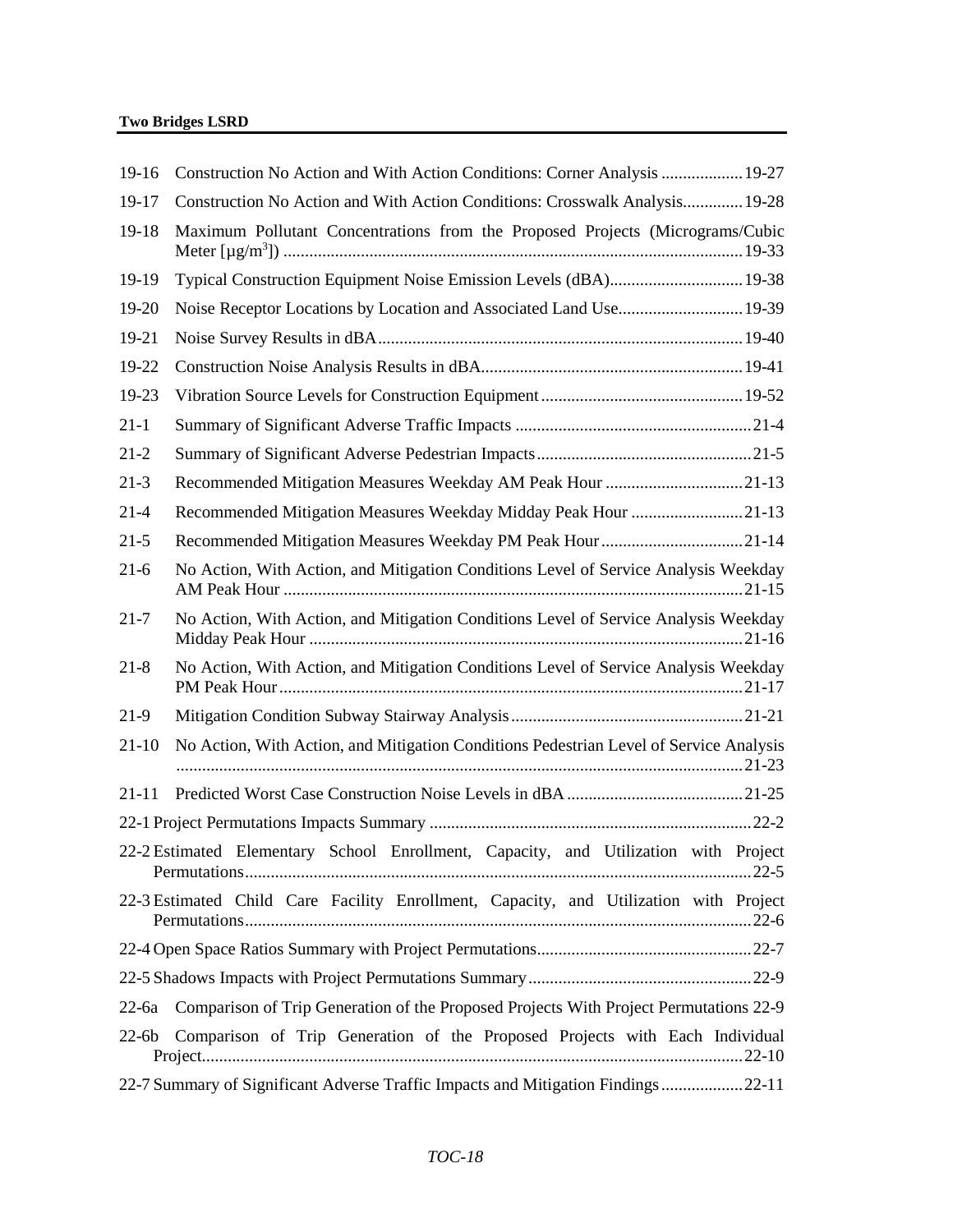#### **List of Figures**

#### Following page:  $S-1$  $S-2$  $S-3$  $S-4$  $S-5$  $S-6$  $S-7$  $S-8$  $S-9$  $S-10$  $S-11$  $S-12$  $S-13$  $S-14$  $S-15$  $S-16$  $S-17$  $S-18$  $S-19$  $1 - 1$  $1-2$  $1 - 3$  $1 - 4$  $1-5$  $1-6$  $1 - 7$  $1-8$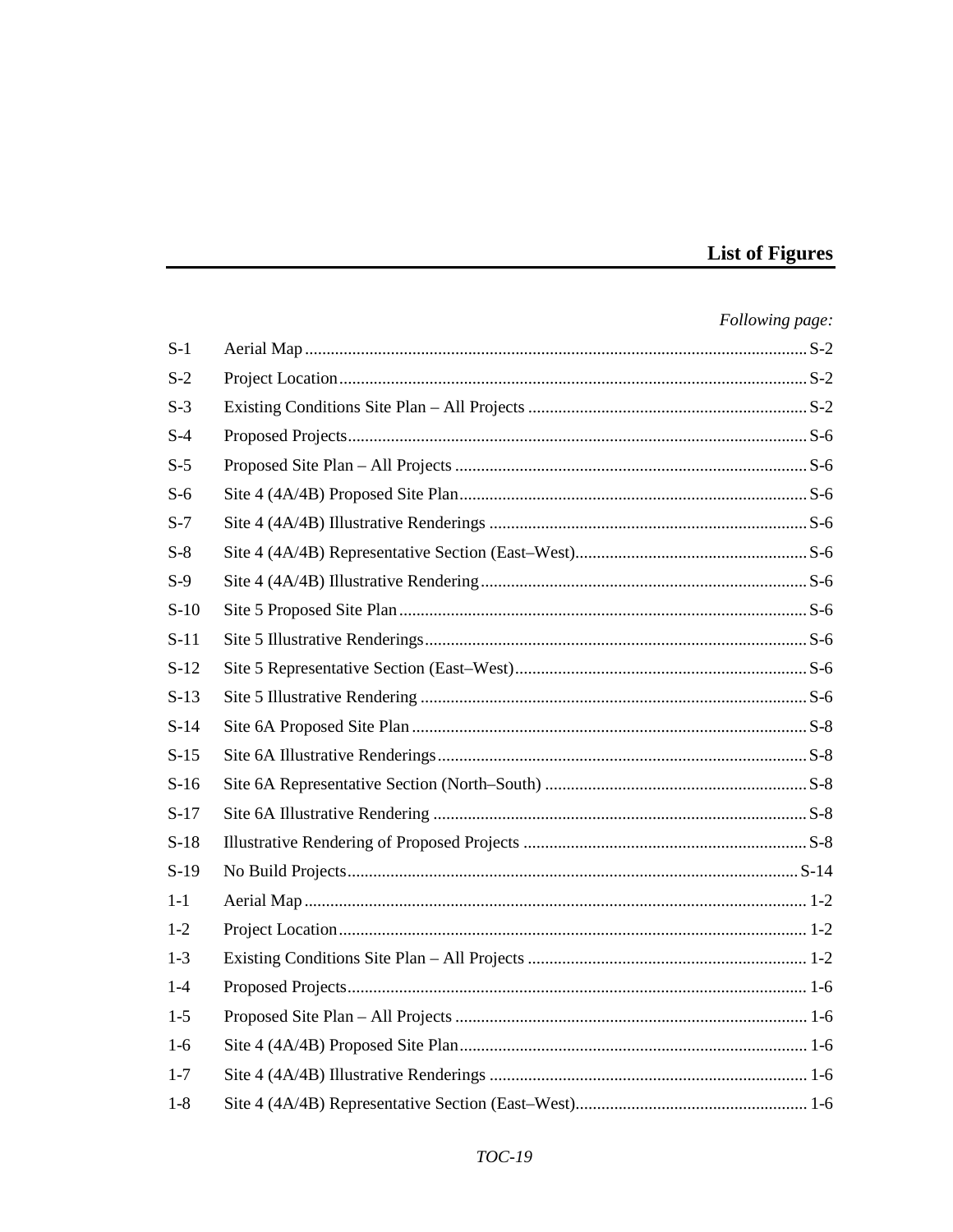| $1-9$    |                                                                           |  |
|----------|---------------------------------------------------------------------------|--|
| $1-10$   |                                                                           |  |
| $1 - 11$ |                                                                           |  |
| $1 - 12$ |                                                                           |  |
| $1 - 13$ |                                                                           |  |
| $1 - 14$ |                                                                           |  |
| $1 - 15$ |                                                                           |  |
| $1 - 16$ |                                                                           |  |
| $1 - 17$ |                                                                           |  |
| $1 - 18$ |                                                                           |  |
| $1-19$   |                                                                           |  |
| $2 - 1$  |                                                                           |  |
| $2 - 2$  |                                                                           |  |
| $2 - 3$  |                                                                           |  |
| $2 - 4$  |                                                                           |  |
| $3-1$    |                                                                           |  |
| $3-2$    | New York City Housing Authority (NYCHA) Housing Locations 3-12            |  |
| $3 - 3$  |                                                                           |  |
| $3-4$    |                                                                           |  |
| $3 - 5$  | Trend in Retail Turnover in the Socioeconomic Study Area since 20093-26   |  |
| $4-1$    |                                                                           |  |
| $4 - 2$  |                                                                           |  |
| $4 - 3$  |                                                                           |  |
| $4 - 4$  | Publicly Funded Group Child Care and Head Start Centers Serving the Study |  |
| $5 - 1$  |                                                                           |  |
| $5 - 2$  |                                                                           |  |
| $5 - 3$  |                                                                           |  |
| $5 - 4$  |                                                                           |  |
| $5 - 5$  |                                                                           |  |
| $5-6$    |                                                                           |  |
| $5 - 7$  |                                                                           |  |
| $5 - 8$  |                                                                           |  |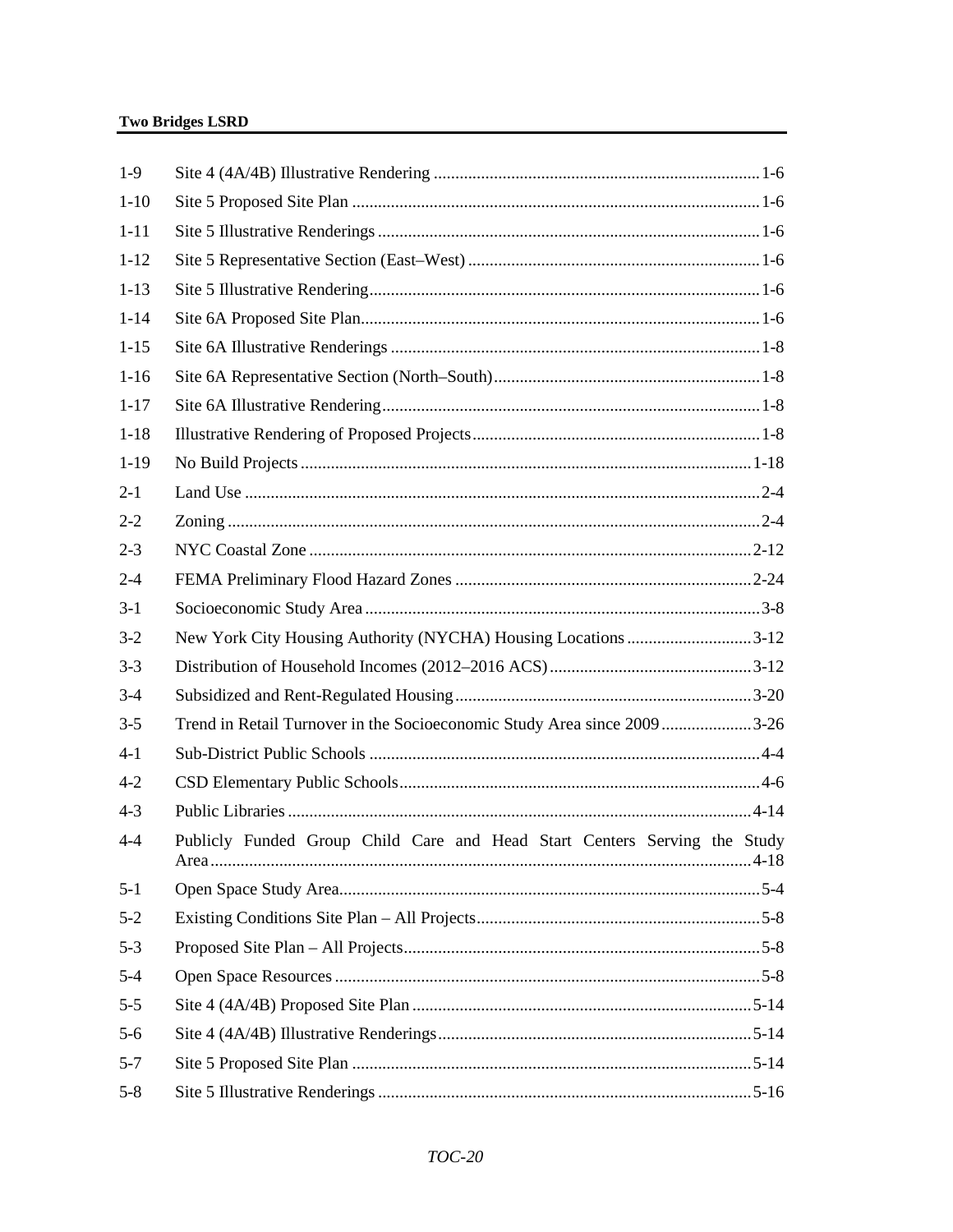| $5-9$    |  |
|----------|--|
| $5 - 10$ |  |
| $6-1$    |  |
| $6 - 2$  |  |
| $6 - 3$  |  |
| $6 - 4$  |  |
| $6 - 5$  |  |
| $6-6$    |  |
| $6 - 7$  |  |
| $6 - 8$  |  |
| $6-9$    |  |
| $6 - 10$ |  |
| $6 - 11$ |  |
| $6 - 12$ |  |
| $6 - 13$ |  |
| $6 - 14$ |  |
| $6 - 15$ |  |
| $6 - 16$ |  |
| $6 - 17$ |  |
| $6 - 18$ |  |
| $6-19$   |  |
| $6 - 20$ |  |
| $6 - 21$ |  |
| $6 - 22$ |  |
| $6 - 23$ |  |
| $6 - 24$ |  |
| $6 - 25$ |  |
| $6 - 26$ |  |
| $6 - 27$ |  |
| $6 - 28$ |  |
| $6-29$   |  |
| $6 - 30$ |  |
| $6 - 31$ |  |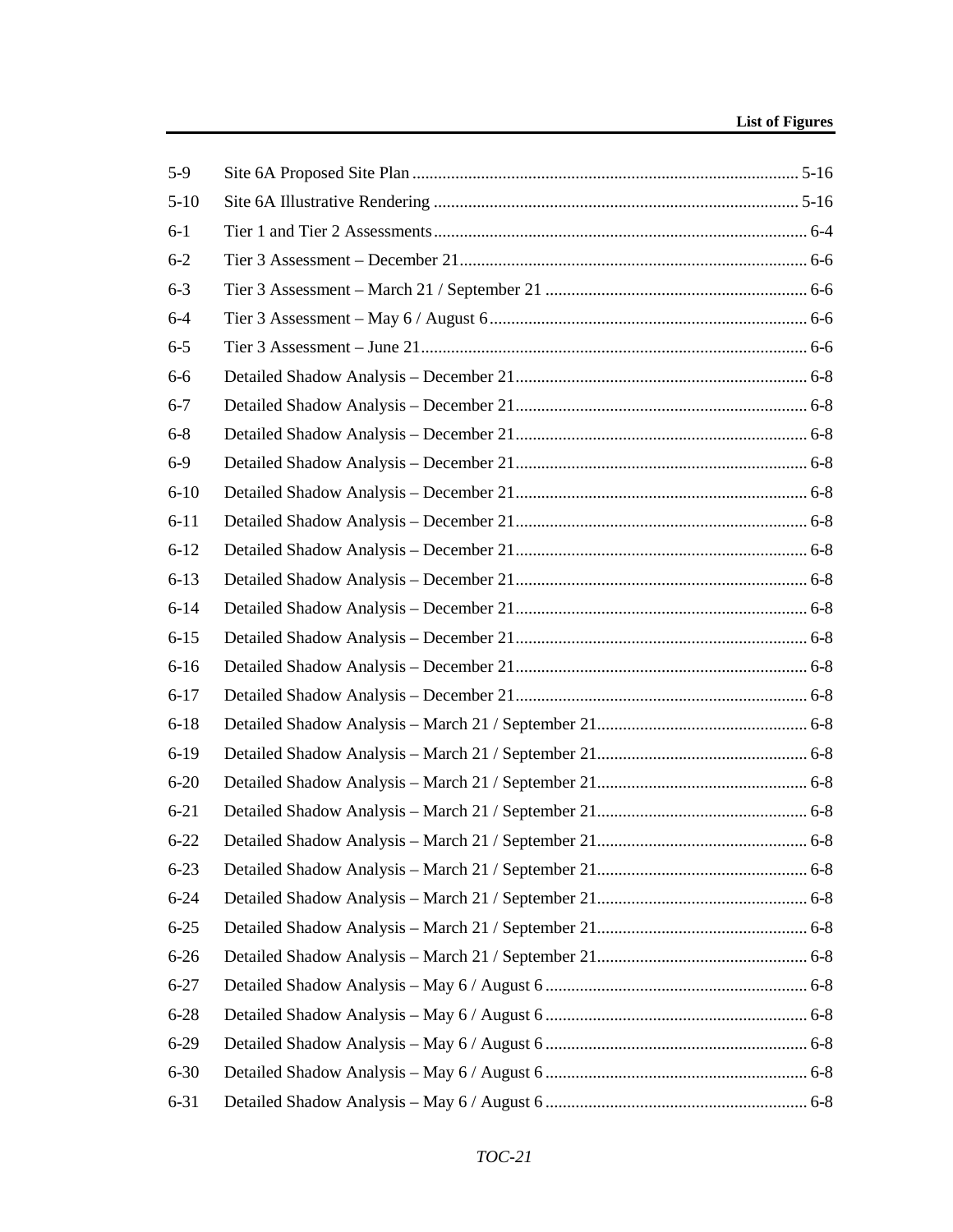| $6 - 32$ |                                                                              |  |
|----------|------------------------------------------------------------------------------|--|
| $6 - 33$ |                                                                              |  |
| $6 - 34$ |                                                                              |  |
| $6 - 35$ |                                                                              |  |
| $6 - 36$ |                                                                              |  |
| $6 - 37$ |                                                                              |  |
| $6 - 38$ |                                                                              |  |
| $6 - 39$ |                                                                              |  |
| $6 - 40$ |                                                                              |  |
| $6 - 41$ |                                                                              |  |
| $6 - 42$ |                                                                              |  |
| $6 - 43$ |                                                                              |  |
| $6 - 44$ |                                                                              |  |
| $6 - 45$ |                                                                              |  |
| $6 - 46$ |                                                                              |  |
| $6 - 47$ | Cherry Clinton Playground and Lillian D. Wald Playground - March 21 /        |  |
| $6 - 48$ |                                                                              |  |
| $7 - 1$  |                                                                              |  |
| $7 - 2$  | Areas of Disturbance Associated with the Construction of Historic and Modern |  |
| $7 - 3$  |                                                                              |  |
| $7 - 4$  |                                                                              |  |
| $7 - 5$  |                                                                              |  |
| $7-6$    |                                                                              |  |
| $7 - 7$  |                                                                              |  |
| $7 - 8$  |                                                                              |  |
| $8 - 1$  |                                                                              |  |
| $8 - 2$  |                                                                              |  |
| $8-3$    |                                                                              |  |
| $8 - 4$  |                                                                              |  |
| $8 - 5$  |                                                                              |  |
| $8-6$    |                                                                              |  |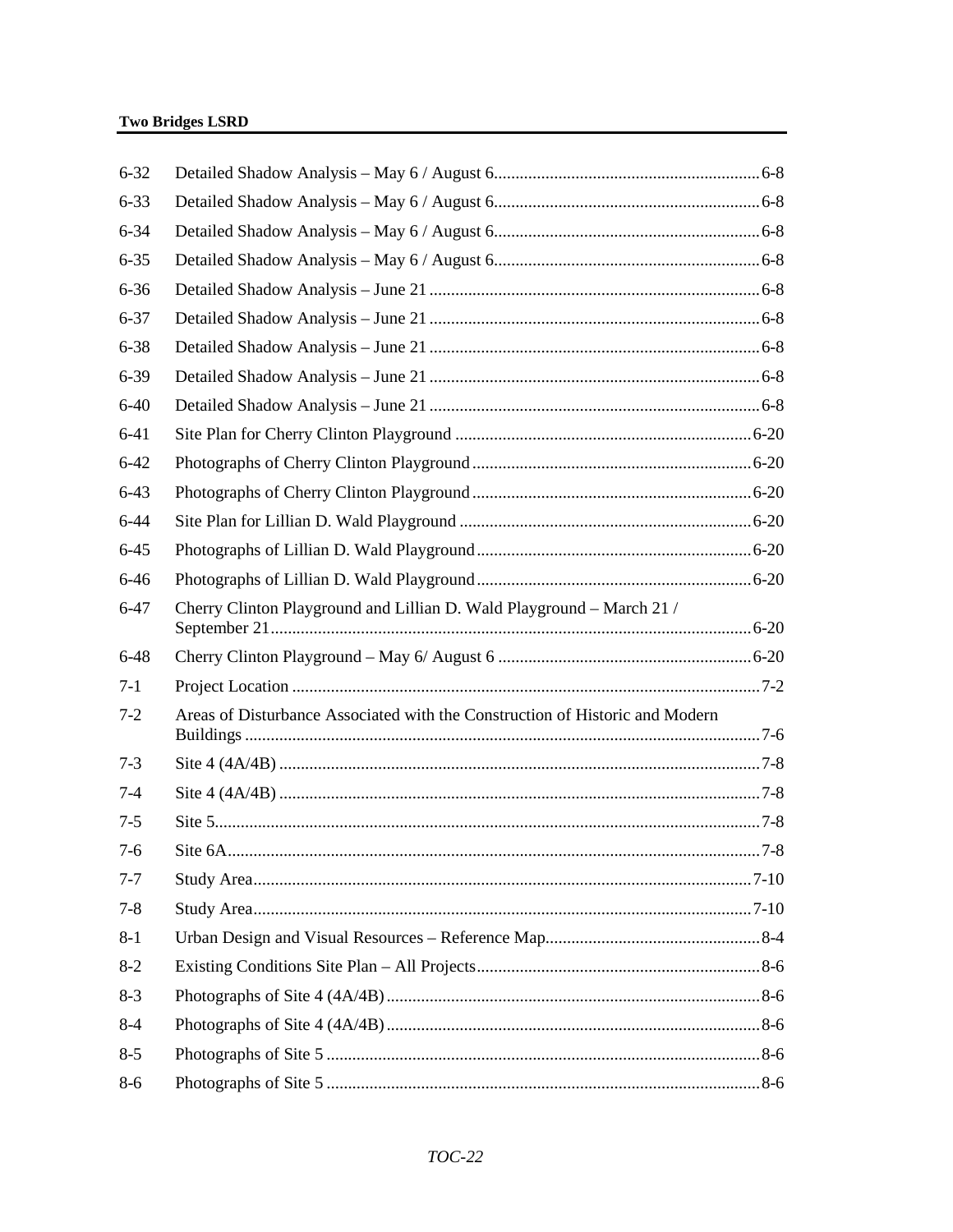| $8 - 7$  |                                                                                                                                                                       |
|----------|-----------------------------------------------------------------------------------------------------------------------------------------------------------------------|
| $8 - 8$  |                                                                                                                                                                       |
| $8-9$    |                                                                                                                                                                       |
| $8 - 10$ |                                                                                                                                                                       |
| $8 - 11$ |                                                                                                                                                                       |
| $8 - 12$ |                                                                                                                                                                       |
| $8-13$   |                                                                                                                                                                       |
| $8 - 14$ |                                                                                                                                                                       |
| $8 - 15$ |                                                                                                                                                                       |
| $8-16$   |                                                                                                                                                                       |
| $8-17$   |                                                                                                                                                                       |
| $8 - 18$ |                                                                                                                                                                       |
| $8-19$   |                                                                                                                                                                       |
| $8-20$   |                                                                                                                                                                       |
| $8 - 21$ |                                                                                                                                                                       |
| $8 - 22$ |                                                                                                                                                                       |
| $8-23$   |                                                                                                                                                                       |
| $8 - 24$ |                                                                                                                                                                       |
| $8 - 25$ |                                                                                                                                                                       |
| $8-26$   |                                                                                                                                                                       |
| $8 - 27$ |                                                                                                                                                                       |
| $8 - 28$ |                                                                                                                                                                       |
| $8-29$   |                                                                                                                                                                       |
| $8 - 30$ |                                                                                                                                                                       |
| $8 - 31$ | Site 4 (4A/4B) – No Action/With Action Comparison View Southwest from Rutgers Slip                                                                                    |
| $8 - 32$ | No Action/With Action Comparison View Southwest in Cherry Street from East of                                                                                         |
|          | 8-33A No Action/With Action Comparison View Southeast from Pike Street across Cherry<br>Street, with One Manhattan Square in the Foreground and Site 4 (4A/4B) in the |
| $8-33B$  | No Action/With Action Comparison View Southeast from Pike Street across Cherry<br>Street, with One Manhattan Square in the Foreground and Site 4 (4A/4B) in the       |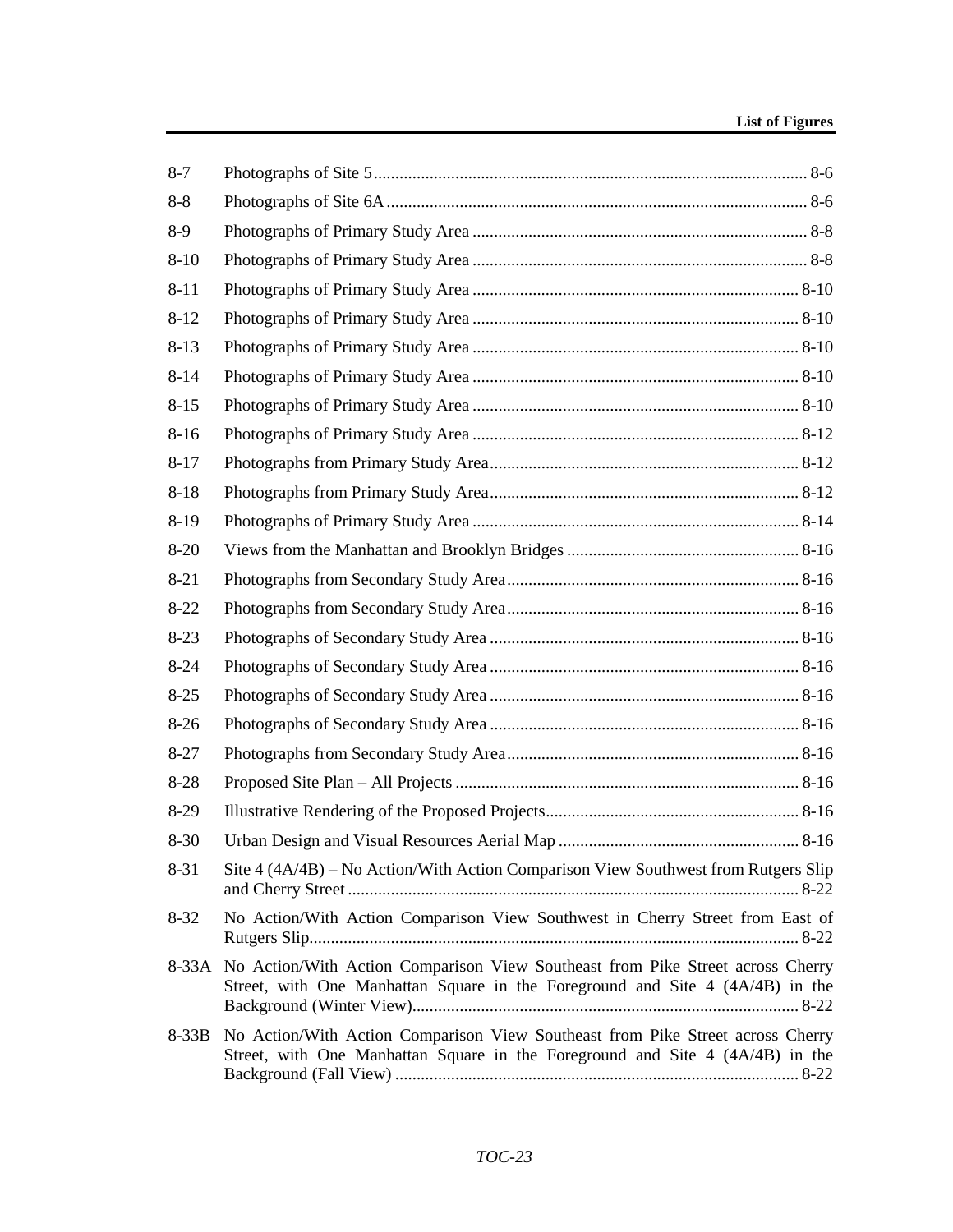| $8 - 34$ | Site 5 – No Action/With Action Comparison Southwest View on Cherry Street to the    |
|----------|-------------------------------------------------------------------------------------|
| $8 - 35$ | No Action/With Action Comparison View Northeast on South Street adjacent to 4A/4B   |
| $8 - 36$ | No Action/With Action Comparison View Northeast on South Street toward              |
| $8 - 37$ | No Action/With Action Comparison View Northeast on South Street toward              |
| 8-38     | No Action/With Action Comparison View Northwest on South Street to Site 6A          |
| 8-39     |                                                                                     |
| $8-40$   |                                                                                     |
| 8-41     |                                                                                     |
| $8-42$   | No Action/With Action Comparison View Southwest on Cherry Street near Montgomery    |
| $8-43$   | No Action/With Action Comparison View Southwest on Rutgers Street near Henry Street |
| $8-44$   | No Action/With Action Comparison View Northwest from near South of the FDR Drive    |
| $8-45$   | No Action/With Action Comparison Views of the Project Sites from the Brooklyn       |
| 8-46     | No Action/With Action Comparison View Northwest from Corlears Hook Park toward      |
| 8-47     | No Action/With Action Comparison View Southeast on Allen Street from the Division   |
| 8-48     | No Action/With Action Comparison View Southeast from Canal Street near the          |
| $9-1$    |                                                                                     |
| $9 - 2$  |                                                                                     |
| $9 - 3$  |                                                                                     |
| $9-4a$   |                                                                                     |
| $9-4b$   |                                                                                     |
| $9 - 5$  |                                                                                     |
| $14-1$   |                                                                                     |
| $14-2$   | Proposed Projects Incremental Vehicle Trips - Weekday AM Peak Hour 14-10            |
| $14-3$   | Proposed Projects Incremental Vehicle Trips - Weekday Midday Peak Hour 14-10        |
| $14 - 4$ | Proposed Projects Incremental Vehicle Trips - Weekday PM Peak Hour 14-10            |